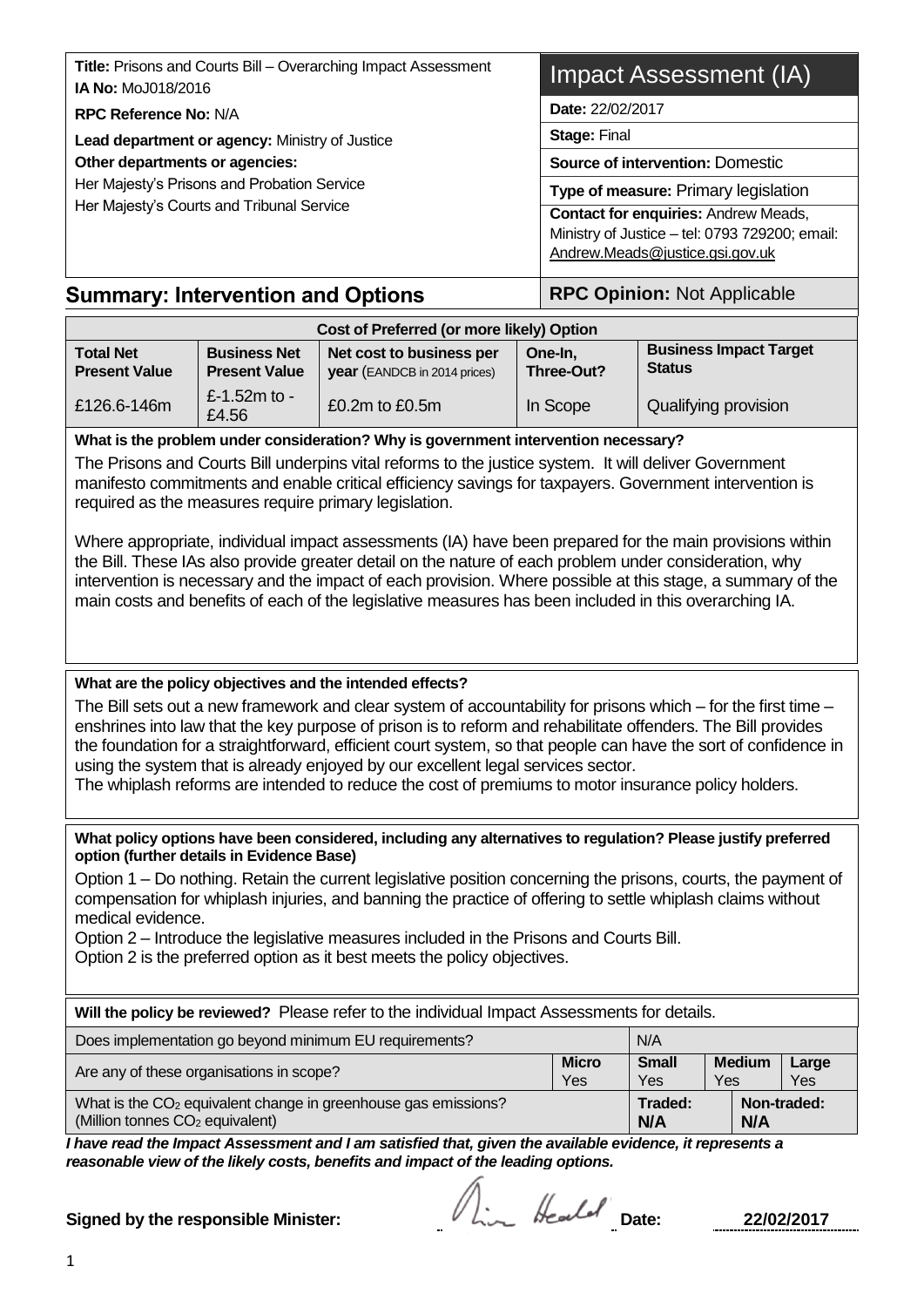## **Summary: Analysis & Evidence** Policy Option 1

Description: Introduce the legislative measures included in the Prisons and Courts Bill.

#### **FULL ECONOMIC ASSESSMENT**

| <b>Price Base</b>                                                                                                                                                                                                                                                                                                                                                                                                                                                                                                                                                                                                                                                                | <b>PV Base</b>  | <b>Time Period</b>                          |  |       |              | Net Benefit (Present Value (PV)) (£m)                                                               |                                                                                                                                                                                                                                                                                                                                              |  |
|----------------------------------------------------------------------------------------------------------------------------------------------------------------------------------------------------------------------------------------------------------------------------------------------------------------------------------------------------------------------------------------------------------------------------------------------------------------------------------------------------------------------------------------------------------------------------------------------------------------------------------------------------------------------------------|-----------------|---------------------------------------------|--|-------|--------------|-----------------------------------------------------------------------------------------------------|----------------------------------------------------------------------------------------------------------------------------------------------------------------------------------------------------------------------------------------------------------------------------------------------------------------------------------------------|--|
| Year<br>2014/15                                                                                                                                                                                                                                                                                                                                                                                                                                                                                                                                                                                                                                                                  | Year<br>2016/17 | Years<br>10                                 |  |       | Low: £126.6m | High: £146m                                                                                         | <b>Best Estimate: N/A</b>                                                                                                                                                                                                                                                                                                                    |  |
| COSTS (£m)                                                                                                                                                                                                                                                                                                                                                                                                                                                                                                                                                                                                                                                                       |                 | <b>Total Transition</b><br>(Constant Price) |  | Years |              | <b>Average Annual</b><br>(excl. Transition) (Constant Price)                                        | <b>Total Cost</b><br>(Present Value)                                                                                                                                                                                                                                                                                                         |  |
| Low                                                                                                                                                                                                                                                                                                                                                                                                                                                                                                                                                                                                                                                                              |                 |                                             |  |       |              |                                                                                                     |                                                                                                                                                                                                                                                                                                                                              |  |
| <b>High</b>                                                                                                                                                                                                                                                                                                                                                                                                                                                                                                                                                                                                                                                                      |                 |                                             |  |       |              |                                                                                                     |                                                                                                                                                                                                                                                                                                                                              |  |
| <b>Best Estimate</b>                                                                                                                                                                                                                                                                                                                                                                                                                                                                                                                                                                                                                                                             |                 | N/A                                         |  |       |              | N/A                                                                                                 | N/A                                                                                                                                                                                                                                                                                                                                          |  |
| Description and scale of key monetised costs by 'main affected groups'<br>As the monetised costs are detailed in individual IAs and presented in the evidence base below, the total costs<br>are not presented here. In summary, the Bill will mainly impact on the public sector – primarily the Ministry of<br>Justice (MoJ) and its executive agencies. A large number of the provisions introduce enabling powers for which<br>it is expected that any resultant costs will only be incurred if these are outweighed by the benefits. The Bill will<br>also impact on the costs faced by some organisations concerned with pursuing claims for whiplash-related<br>injuries. |                 |                                             |  |       |              |                                                                                                     |                                                                                                                                                                                                                                                                                                                                              |  |
| Other key non-monetised costs by 'main affected groups'<br>HM Courts and Tribunal Service and the National Offender Management Service will be required to make<br>administrative and operational changes in relation to provisions in the Bill. These non-monetised costs are<br>detailed in the individual IAs. There may also be some non-monetised costs for other organisations such as<br>police forces, mobile phone network providers, legal services providers, employers, charitable and commercial<br>organisations which provide services to court and tribunal users and those claiming for whiplash injuries and<br>their representatives.                         |                 |                                             |  |       |              |                                                                                                     |                                                                                                                                                                                                                                                                                                                                              |  |
| <b>BENEFITS (£m)</b>                                                                                                                                                                                                                                                                                                                                                                                                                                                                                                                                                                                                                                                             |                 | <b>Total Transition</b><br>(Constant Price) |  | Years |              | <b>Average Annual</b><br>(excl. Transition) (Constant Price)                                        | <b>Total Benefit</b><br>(Present Value)                                                                                                                                                                                                                                                                                                      |  |
| Low                                                                                                                                                                                                                                                                                                                                                                                                                                                                                                                                                                                                                                                                              |                 |                                             |  |       |              |                                                                                                     |                                                                                                                                                                                                                                                                                                                                              |  |
| <b>High</b>                                                                                                                                                                                                                                                                                                                                                                                                                                                                                                                                                                                                                                                                      |                 |                                             |  |       |              |                                                                                                     |                                                                                                                                                                                                                                                                                                                                              |  |
| <b>Best Estimate</b>                                                                                                                                                                                                                                                                                                                                                                                                                                                                                                                                                                                                                                                             |                 | N/A                                         |  |       |              | N/A                                                                                                 | N/A                                                                                                                                                                                                                                                                                                                                          |  |
| Description and scale of key monetised benefits by 'main affected groups'<br>Full details of the key monetised benefits are detailed in individual IAs. There will be benefits to HM Courts and<br>Tribunal Services and its users, HM Prison and Probation Service and other agencies in the justice system. There<br>will also be benefits to the holders of motor insurance policies and the organisations which supply them.<br>Other key non-monetised benefits by 'main affected groups'<br>Non-monetised benefits by main affected groups are detailed in the individual IAs.                                                                                             |                 |                                             |  |       |              |                                                                                                     |                                                                                                                                                                                                                                                                                                                                              |  |
| Key assumptions/sensitivities/risks<br>3.5<br>Discount rate (%)                                                                                                                                                                                                                                                                                                                                                                                                                                                                                                                                                                                                                  |                 |                                             |  |       |              |                                                                                                     |                                                                                                                                                                                                                                                                                                                                              |  |
|                                                                                                                                                                                                                                                                                                                                                                                                                                                                                                                                                                                                                                                                                  |                 |                                             |  |       |              | The monetised and non-monetised costs and benefits are based on the key assumptions outlined in the | individual IAs which also contain a breakdown of the costs and benefits of each measure in further detail. The<br>NPV each measure, where estimated, is presented in Tables 1-4 below. Each of these estimates are subject to<br>risks and uncertainties which are described and, where possible, quantified, in each of the individual IAs. |  |
|                                                                                                                                                                                                                                                                                                                                                                                                                                                                                                                                                                                                                                                                                  |                 | <b>BUSINESS ASSESSMENT (Option 1)</b>       |  |       |              |                                                                                                     |                                                                                                                                                                                                                                                                                                                                              |  |

|                   | Direct impact on business (Equivalent Annual) £m: N/A |          | Score for Business Impact Target (qualifying |
|-------------------|-------------------------------------------------------|----------|----------------------------------------------|
| <b>Costs: N/A</b> | <b>Benefits: N/A</b>                                  | Net: N/A | provisions only) £m: N/A                     |
|                   |                                                       |          |                                              |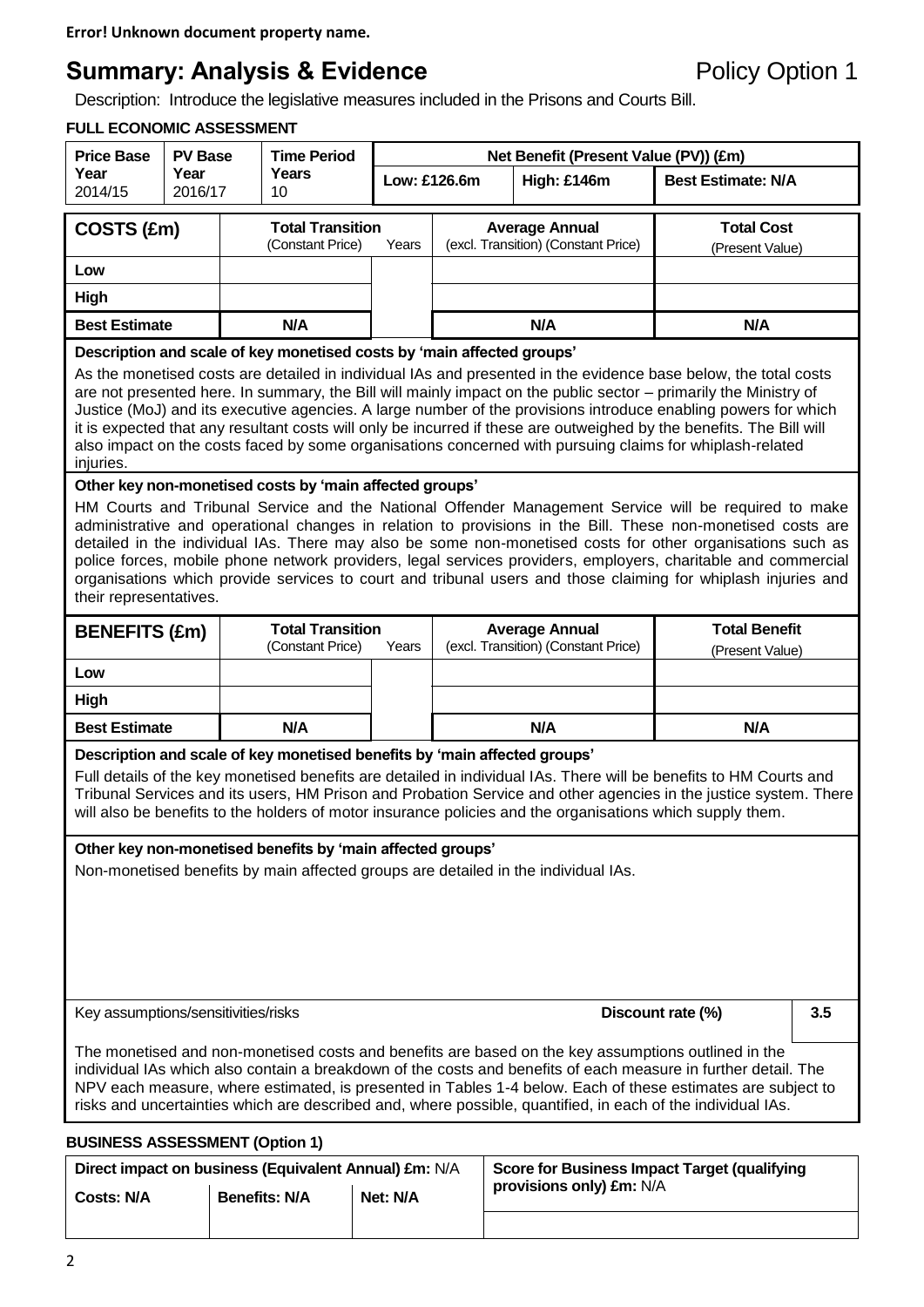**Error! Unknown document property name.**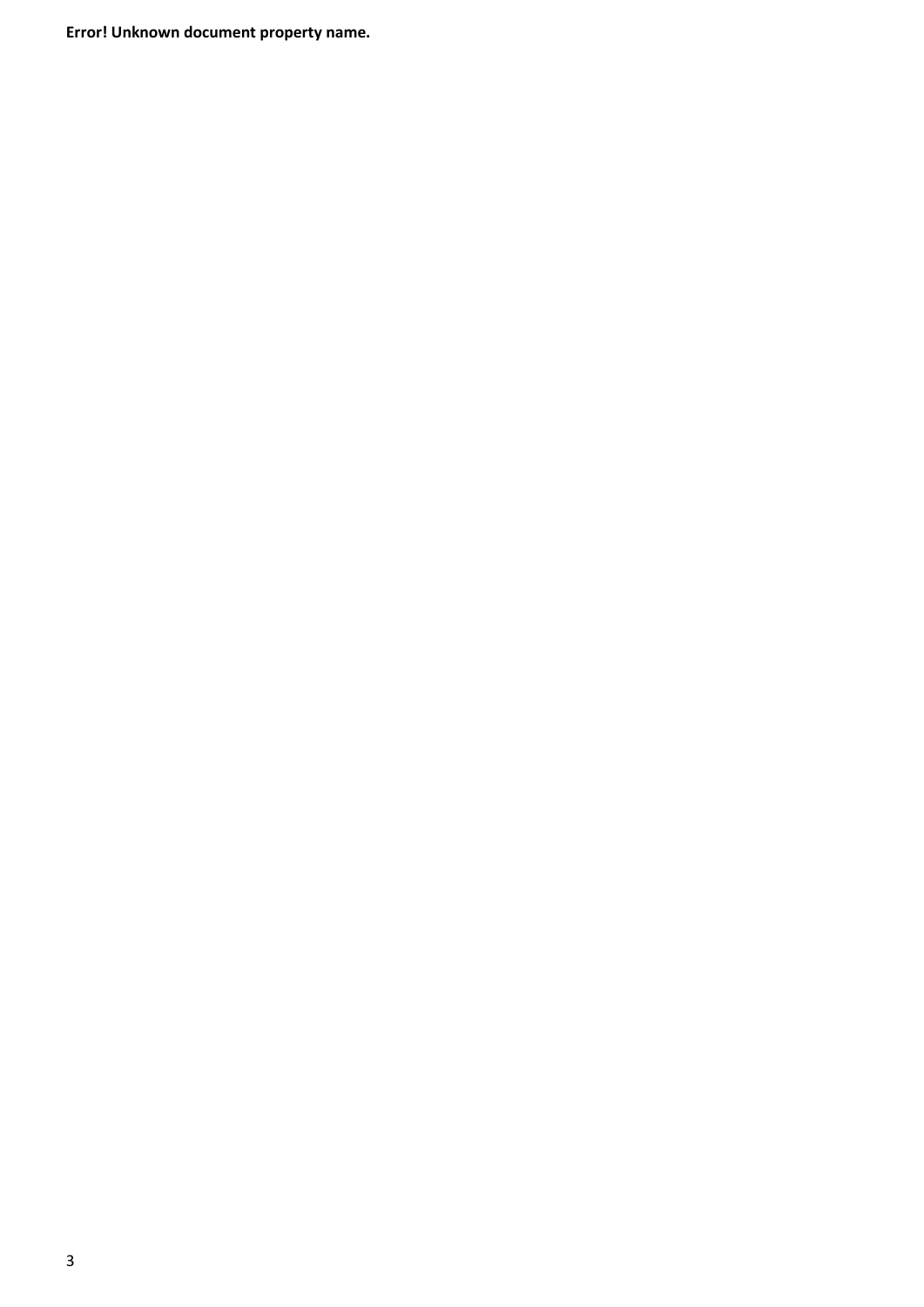

# **Overarching Impact Assessment**

*Prisons and Courts Bill*

**February 2017**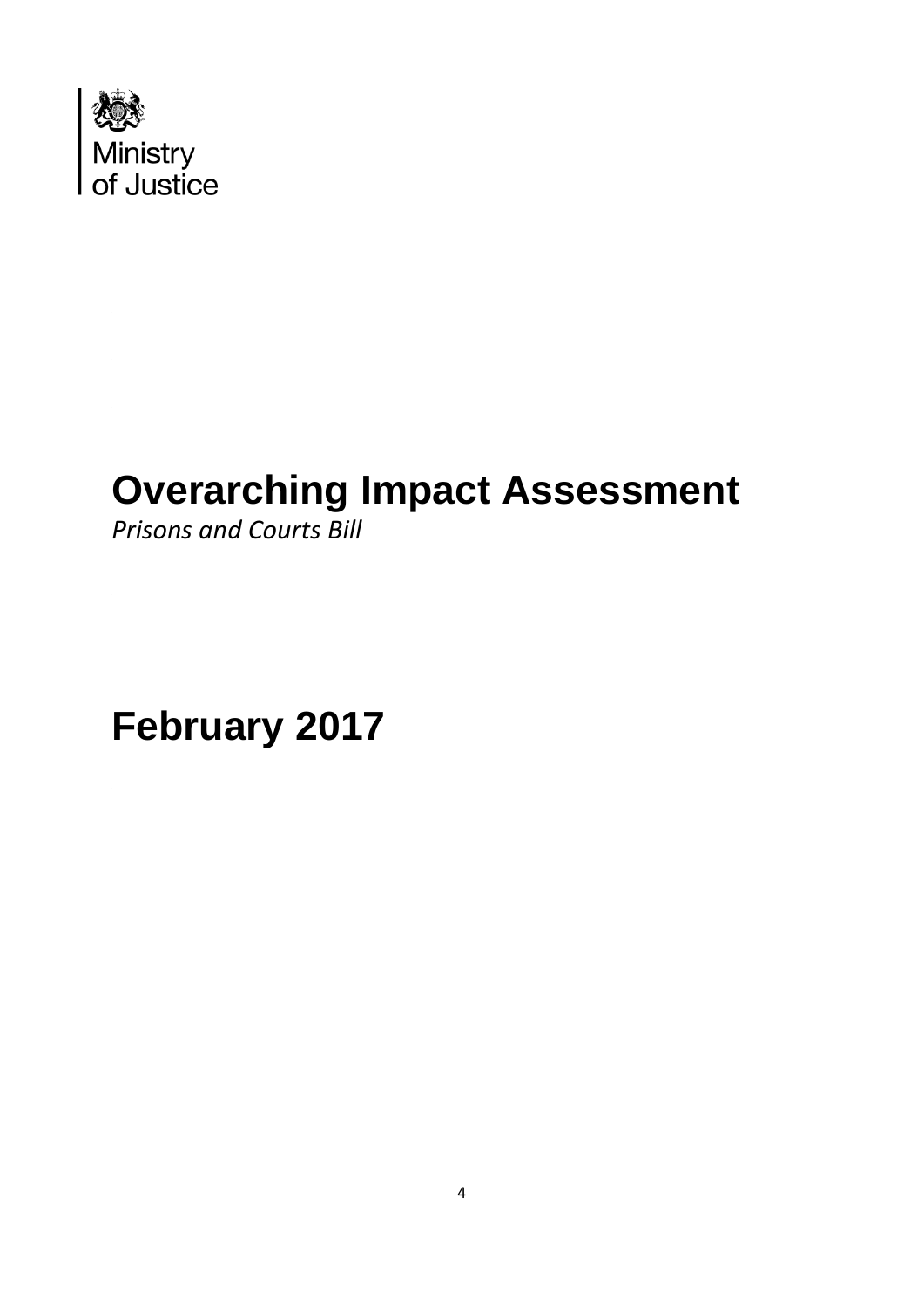## **A. Summary**

### **Introduction**

- 1. The Prisons and Courts Bill underpins vital reforms to the justice system.
- 2. The Bill delivers key priorities for the Ministry of Justice and for the Government, it enables delivery of key manifesto commitments. It formed the centrepiece of the Queen's Speech in 2016.
- 3. The Bill delivers vital manifesto commitments to:
	- Introduce greater use of mobile phone blocking technology to tackle the crime, debt and violence they fuel.
	- Making reform of offenders the critical purpose of our prisons to cut the £15bn cost every year of reoffending to society and unlock potential of some of our most disadvantaged members of society.
	- Continue the £375 million modernisation of our courts system so that it is not only the best in the world, but also the most modern. Bringing more services online and speeding up the process will make it easier for ordinary working people to resolve disputes<sup>1</sup>.
- 4. The Bill delivers major efficiency savings for taxpayers:
	- Our reforms will deliver savings of £212m cumulatively over the spending review period and generate a steady state saving of approximately £252m per annum from 2023/24 (nominal prices). In the context of the courts reform programme, the measures will help to enable £88m in steady state judicial time savings by 2023/24.
	- The whiplash measures could see motorists' insurance policies cut on average by about £40 a year.

 $\overline{a}$ 

 $1$  The total investment for the reform programme is around £1 billion.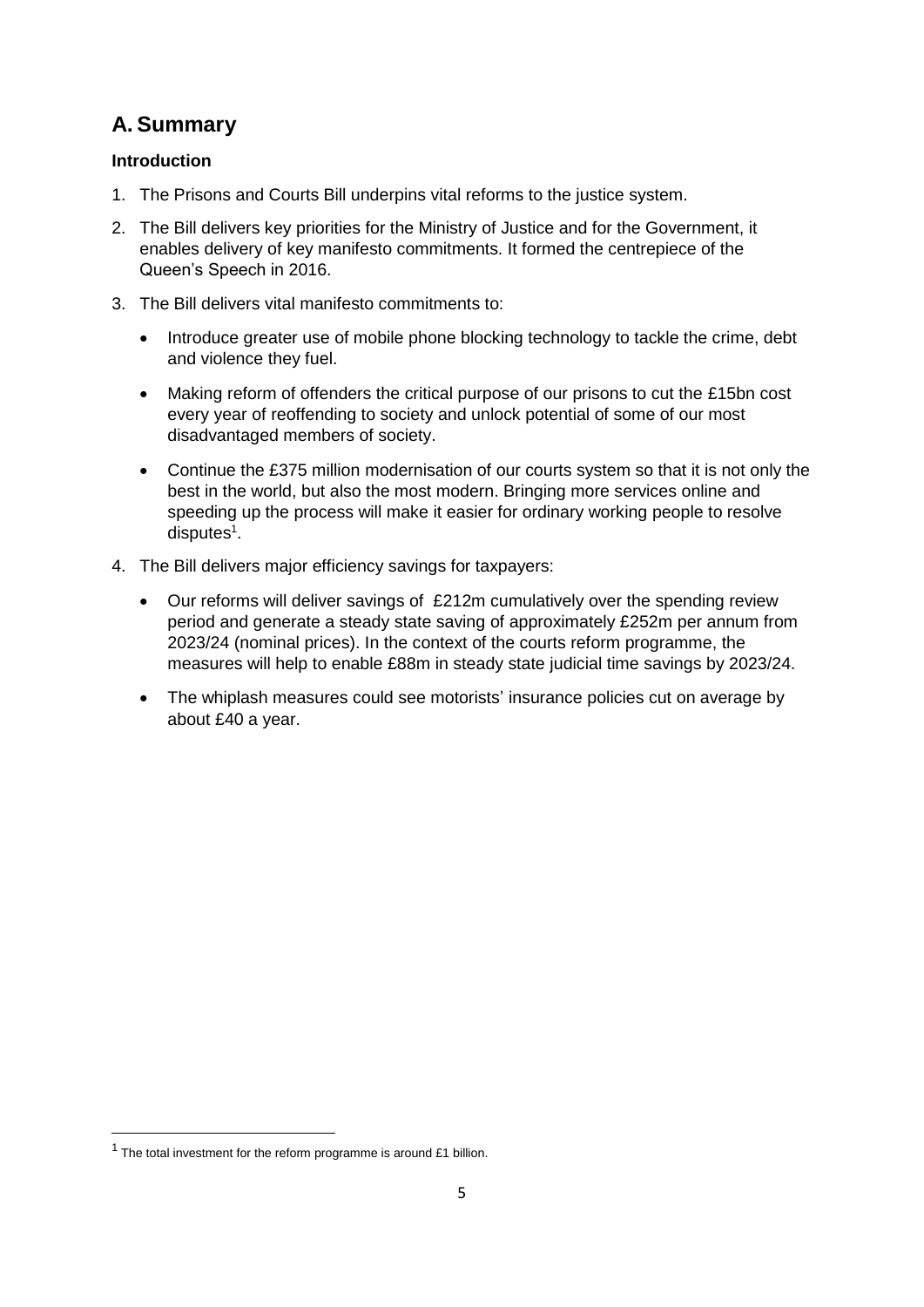## **B. Background**

## **Prison Reform**

- 5. In November 2016, the Justice Secretary announced sweeping reforms to the prison system to cut reoffending and reduce crime. The Prison Reform White Paper set out a comprehensive prison safety and reform strategy to tackle rising levels of violence and self-harm in prisons, and to give offenders the opportunity to desist from crime, and engage in a productive life when they are released. Much of this reform will be delivered through practical operational changes that can be implemented quickly. However, in order to make sure that we embed change across the system as a whole, and hold it properly to account, primary legislation is needed. These changes are a priority for the Justice Secretary, and were announced in the Queen's Speech. The Bill sets out a new framework and clear system of accountability for prisons which – for the first time – enshrines into law that the key purpose of prison is to reform and rehabilitate offenders. This framework will be supported by new standards and league tables, a new commissioning structure, and new powers for governors. Together, this will create a more focused prison system where governors are clear what they need to deliver and empowered to do so.
- 6. Most of the reform programme comprises operational changes that can be actioned quickly on the front-line, but legislation is required to put in place a new framework and clear system of accountability and to put in place vital security measures.

## **Courts and Tribunals Reform**

- 7. The vision for the modernisation of the courts and tribunals system was set out in the joint statement by the Lord Chancellor, Lord Chief Justice and Senior President of Tribunals in September 2016. Such a joint statement is unprecedented; it represents a 'moment in time' combining HM Treasury investment, judicial support and political appetite for public service transformation. This was followed by public consultation that included our proposals for online conviction and standard penalties, and on judicial terms and conditions. A further public consultation closed in January on Employment Tribunals.
- 8. The Bill provides the foundation for a straightforward, efficient court system, so that people can have the sort of confidence in using the system that is already enjoyed by our excellent legal services sector. We will give special care to those who need it – reducing unnecessary stress for victims and witnesses, reducing the emotional turmoil experienced as a result of major life events such as criminal activity, death or divorce. The respected traditions of the physical court room will be preserved for the cases that require it, and we will improve our courts and tribunals estate to provide fewer but better, more modern flexible facilities which meet user needs. We will cement our reputation for global legal excellence and enhance the reputation of our independent judiciary abroad.

## **Judicial Reform**

9. We will provide a better working environment for judges, with modern court facilities and better IT that will help manage cases more efficiently, meaning they can focus on the cases that matter instead of taking the time to deal with administrative issues. The Bill will enable the judiciary to meet the demands of a modern justice system – that means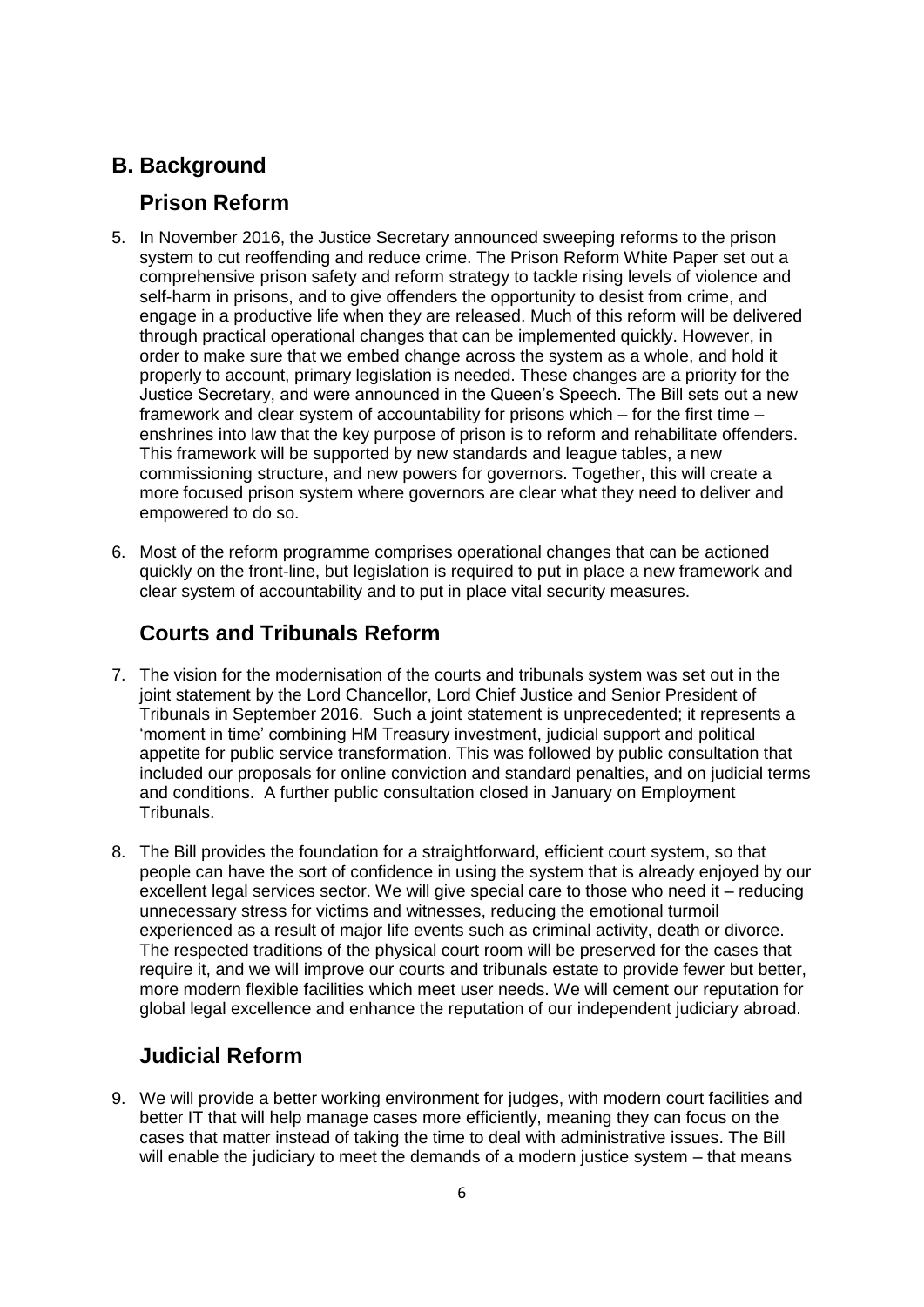empowered judicial leaders to help implement reforms, greater flexibility to deploy the right judge to the right case, with the right skills and opportunities to do so.

10. The Bill will allow a wider range of judicial leadership positions to be offered for a fixed period. This will allow leaders of the future to plan ahead and hone their skills, knowing that development opportunities will become available.

## **Whiplash**

The Government consulted on measures to tackle the continuing high number and cost of minor road traffic accident whiplash claims, between 17 November 2016 and 6 January 2017. Following consideration of the responses received we will legislate to set a fixed tariff of compensation for 'pain, suffering and loss of amenity' for claims with an injury duration of between 0 and 2 years. We will also legislate to ban the practice of offering to settle such claims without first seeking medical evidence.

11. The rest of this overarching Impact Assessment (IA) explains the policy rationale and objectives which underpin each specific legislative measure and describes the key stakeholders who would be affected. It then provides an overview of the impact of each of the proposals on society, focusing on the monetised and non-monetised impacts. Further detailed discussion of each proposals are set out in the individual IAs. Separate, updated, IA's on the Whiplash and Employment Tribunal measures will be published in due course.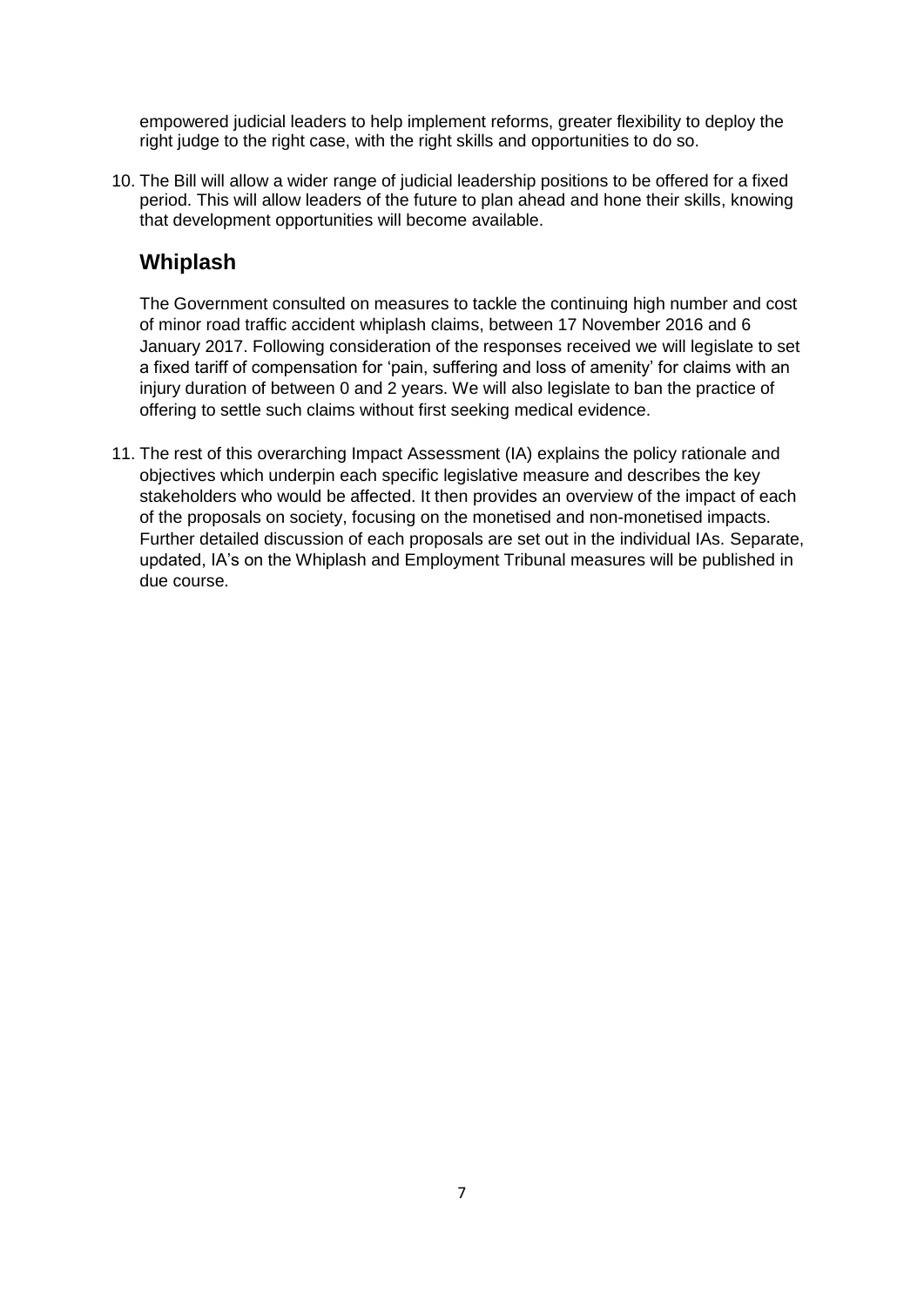## **C. Overall Policy Rationale and Objectives**

12. The Prisons and Courts Bill will underpin vital reforms to the justice system in four key areas: Prison Safety and Reform, Courts and Tribunal Reform, Judicial Reforms and Whiplash.

#### *Prison Reform and Security*

- 13. The Bill will tackle some of the most serious problems we face in our prison system. Violence, self-harm and self-inflicted deaths are at a record high. In the 12 months to September 2016 there were around 25,000 assaults, up 31% from the previous year; there were nearly 38,000 incidents of self-harm in prison, up 23% on the previous year. There were 119 self-inflicted deaths in prison, up 32% from the previous year (December 2016-17). Reoffending by prisoners costs society £15bn a year: prisoners are some of the most disadvantaged in our society and helping them quit drugs and get into employment is a crucial part of the Government's social reform agenda.
- 14. Without legislation, we cannot tackle this. We must reconfigure the entire system, not just change individual policies, so that it is re-focused on reforming offenders and has the right external scrutiny and processes. The Bill is critical for creating a new framework and clear system of accountability for prisons which – for the first time – enshrines into law that a key purpose of prison is to reform offenders.
- 15. This framework will be supported by new standards and league tables, a new commissioning structure, and new powers for governors. Together, this will create a more focused prison system where governors are clear what they need to deliver and empowered to do so. Under this framework, the Justice Secretary will account to Parliament for progress in reforming offenders, and a strengthened inspectorate and ombudsman will provide sharper external scrutiny of the system, strengthening the role of HM Inspector of Prisons by providing them with new statutory powers and putting the Prisons and Probation Ombudsman on a statutory footing, giving it clearer status and powers.
- 16. Legislative changes will also support quicker, more robust action on key security threats; the measures in relation to mobile phone blocking are essential to ensure that as technology evolves public communication providers, not just governors, have the authority to act independently to combat illegal mobile phones, and the measure on testing for psychoactive substances will mean that we can evolve drug tests to tackle this security threat quickly, given the speed with which new compounds are developed.

#### *Courts and Tribunals Reform*

17. This Bill will provide the foundation for a straightforward, efficient court system , so that people can have the sort of confidence in using the system that is already enjoyed by our excellent legal services sector. We will give special care to those who need it – reducing unnecessary stress for victims and witnesses, reducing the emotional turmoil experienced as a result of major life events such as criminal activity, death or divorce. We will reform the Employment Tribunal system to ensure that users benefit from a more digital, streamlined and modern service.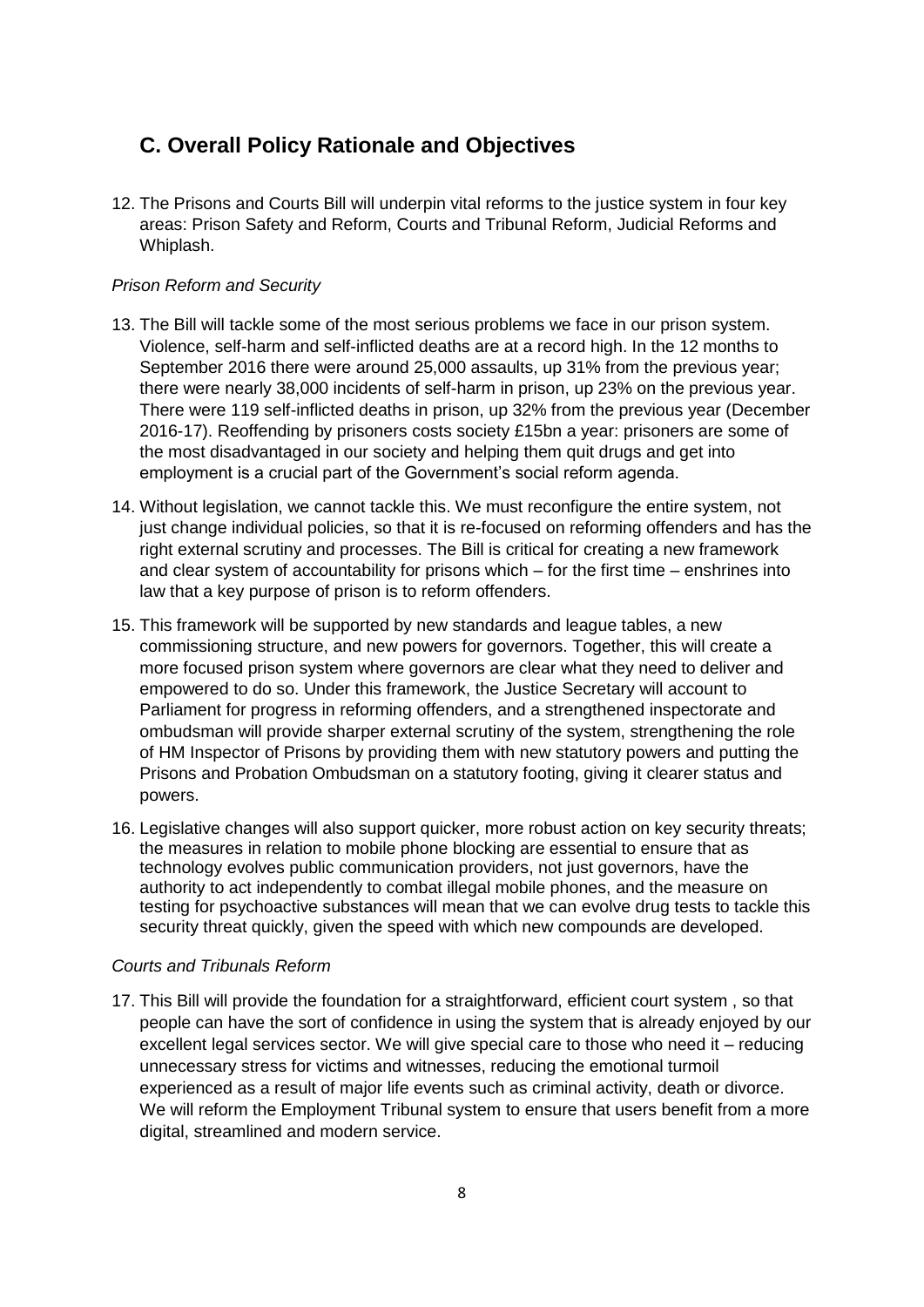- 18. It is considered a 'once in a generation' opportunity where the executive's reform ambition and judicial leadership are aligned –as articulated in the joint statement issued by the Lord Chancellor, Lord Chief Justice and Senior President of Tribunals in September 2016.
- 19. The Bill will help cement our reputation for global legal excellence and enhance the reputation of our independent judiciary abroad.

#### *Judicial Reform*

- 20. We need to legislate to enable the judiciary to meet the demands of a modern justice system – that means empowered judicial leaders to help implement reforms, greater flexibility to deploy the right judge to the right case, with the right skills and opportunities to do so. The Bill will allow a wider range of judicial leadership positions to be offered for a fixed period. This will allow leaders of the future to plan ahead and hone their skills, knowing that development opportunities will become available.
- 21. We are committed to making sure that our incorruptible, independent judiciary continues to draw in the best and most talented people and is more reflective of society. We want to make sure that they feel valued and have more support in carrying out their duties and in fulfilling their career aspirations.
- 22. It will also allow a wider range of judicial leadership positions to be offered for a fixed period. This will allow leaders of the future to plan ahead and hone their skills, knowing that development opportunities will become available.
- 23. It will free up our independent judiciary to focus their expertise on complex cases, by allowing specially-trained court staff to handle uncontroversial, straightforward matters under judicial authorisation and supervision.
- 24. We will provide a better working environment for judges, with modern court facilities and better IT that will help manage cases more efficiently, meaning they can focus on the cases that matter instead of taking the time to deal with administrative issues.

#### *Whiplash*

- 25. The Government consulted between 17 November 2016 and 6 January 2017 on measures to tackle the continuing high number and cost of minor road traffic accident soft tissue injury ("whiplash") claims. We consulted on wide-ranging plans for reform, which will help put the cash insurers save in pay outs back into the pockets of the country's drivers through a reduction in premiums of on average £40 a year. Following consideration of the responses received (and subject to consultation response) the bill includes provision to set a fixed tariff of compensation for 'pain, suffering and loss of amenity' for claims with a prognosis period of between 0 and 2 years in duration. The Bill also prohibits the practice of offering to settle such claims without first seeking medical evidence.
- 26. These measures will be supplemented through a further measure to raise the small claims limit for personal injury claims from £1,000 to £2,000 and for road traffic accident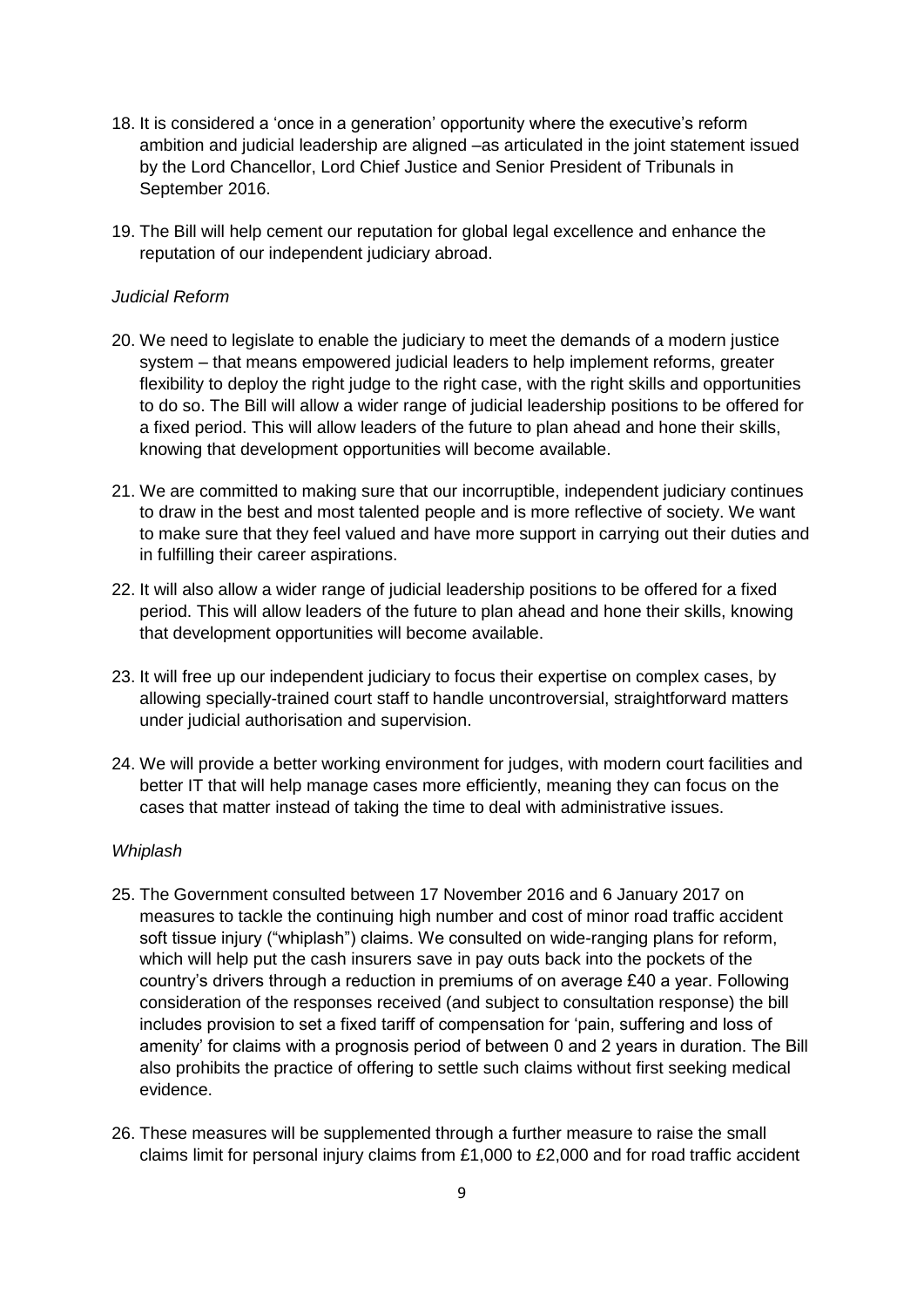personal injury claims from £1,000 to £5,000 to reduce the costs of these claims further. This change will be made through changes to the Civil Procedure Rules.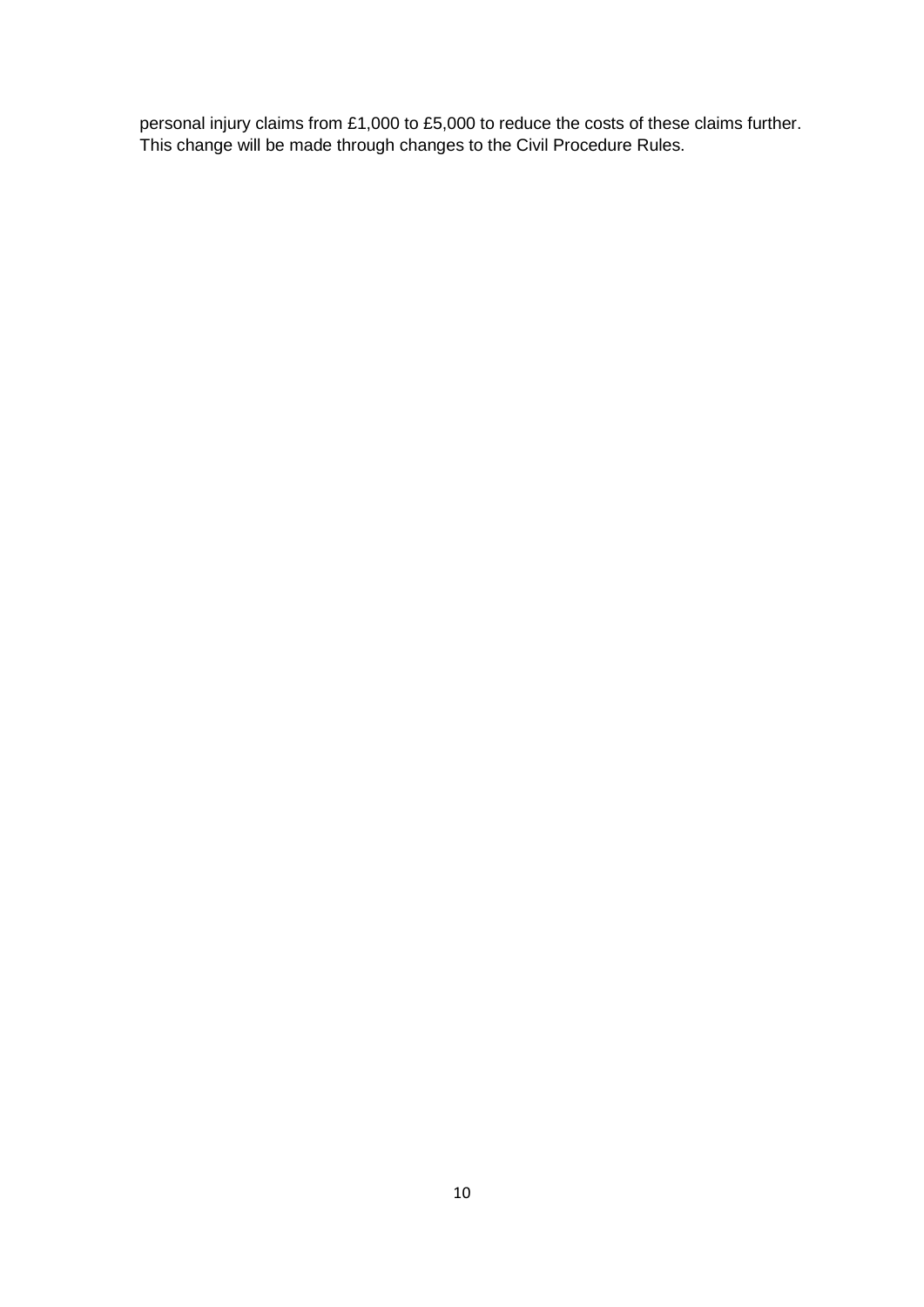## **D. Affected Stakeholder Groups, Organisations and Sectors**

- 27. A list of the main groups and stakeholders who would be affected by the proposals described in this IA is shown below:
	- The Ministry of Justice (MoJ) and its executive agencies;
	- HM Inspectorate of Prisons (HMIP) and the Prisons and Probation Ombudsman (PPO);
	- The Judiciary, including magistrates and judges who preside over proceedings in the criminal and civil courts, and tribunals and the Judicial Appointments Commission (JAC);
	- Court and prison staff, including those in private-sector prisons;
	- The police, the Crown Prosecution Service (CPS), the National Probation Service (NPS) and Community Rehabilitation Companies;
	- Civil, family and criminal court and tribunal users including defendants, victims and their families, witnesses, members of the public and businesses;
	- Legal Service Providers, especially barristers and solicitors, who provide advice and representation to parties involved in legal disputes in the civil, family and criminal courts;
	- Charitable and commercial organisations who provide support to people in the justice system;
	- Employers who may be required to administer Attachment of Earnings orders:
	- Assisted Digital Providers, who will supply assisted digital services for the digitally excluded;
	- Network operators for provider mobile phone services, and Ofcom;
	- Taxpayers, who ultimately meet the costs of the justice system; and
	- Purchasers and providers of insurance and others involved in soft tissue injury claims such as Claims Management Companies.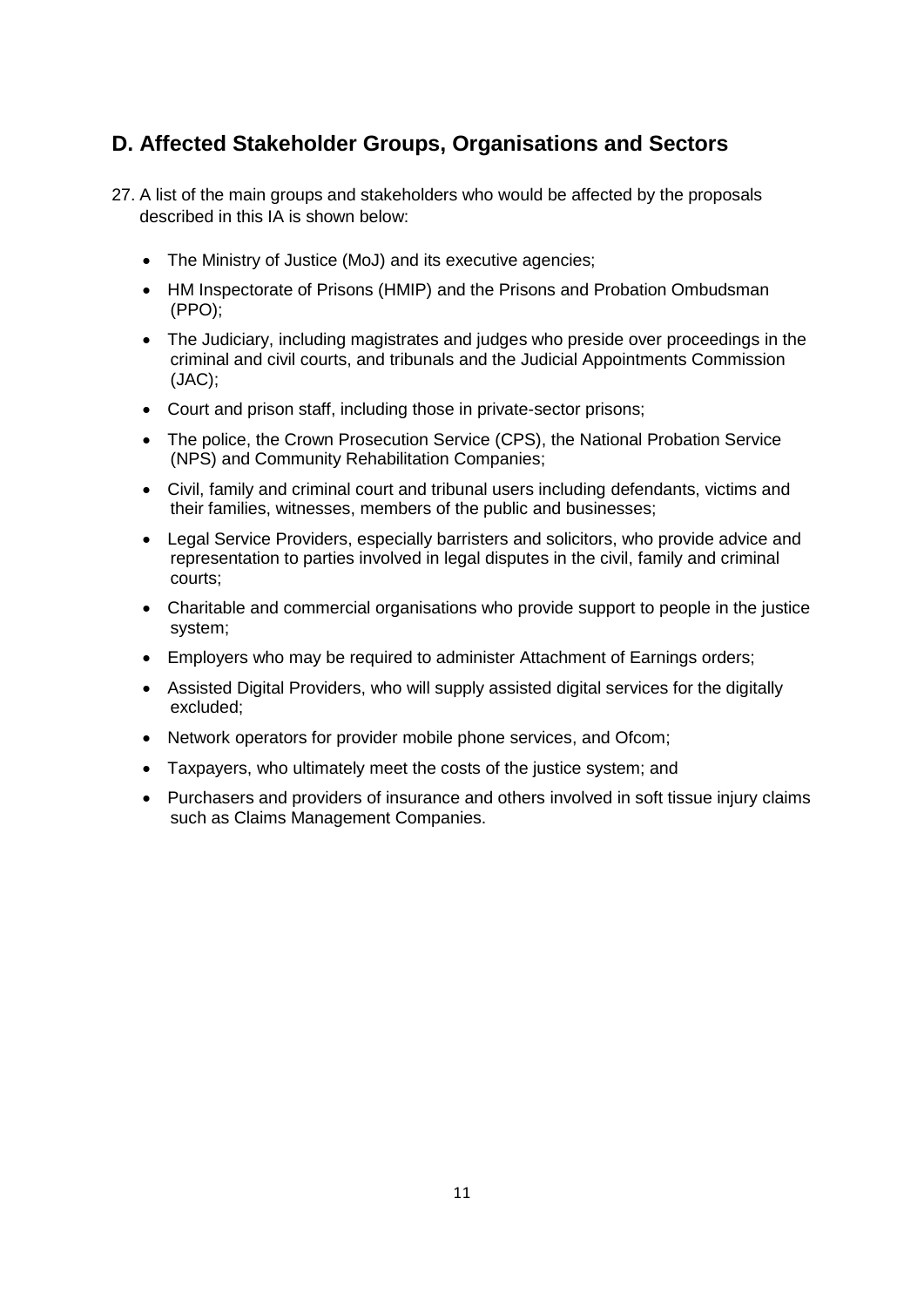## **E. Description of Legislative Measures**

#### **Base Case**

28. In accordance with Impact Assessment guidance, the policy and legislative proposals have been assessed against a defined 'base case'. These are set out below.

#### *Prison Reform*

- The existing statutory arrangements concerning prisons and the role of the Secretary of State and inspectorates and the PPO would remain unchanged;
- The current legislative framework for drug testing in prisons would remain in place and amendments, adding newly identified psychoactive substances, would have to be made through secondary legislation; and
- Interference to wireless telegraphy to detect and prevent the use of illegal mobile phones in prisons would continue to take place solely under the authority given to a governor, rather than also providing for public communication providers to be authorised, allowing them to make use of their technical expertise and capability.

#### *Court Reform*

- No reforms would be made to existing criminal court processes;
- No new cross-jurisdictional court reforms would be introduced;
- No changes would be made to the cross-examination of witnesses in family cases; and
- No changes would be made to judicial recruitment and deployment.

#### *Whiplash Reform*

- The current arrangements for compensating soft tissue injuries would remain in place.
- 29. In some cases, further reform could be made using existing legislation but the Government does not believe this would have the same level of impact on delivering its overall ambition of reform to the justice system as the proposed legislative measures. In some instances, however, the precise form that each legislative measure will finally take remains dependent on the decisions of independent Rules Committees and our assessments are made in such a way as not to prempt their decisions.

#### **Legislative proposals**

#### Prison Safety and Security

#### *Accountability and Scrutiny*

30. **Creating a statutory purpose for prisons and clarifying the role of the Secretary of State**. We will define in statute the purpose of prisons which will encompass public protection, safety, reform of offenders and preparation for life outside prison; and modernise the existing provisions on the role of the Secretary of State to make clear her responsibility for overseeing and managing the system as a whole. We will also align the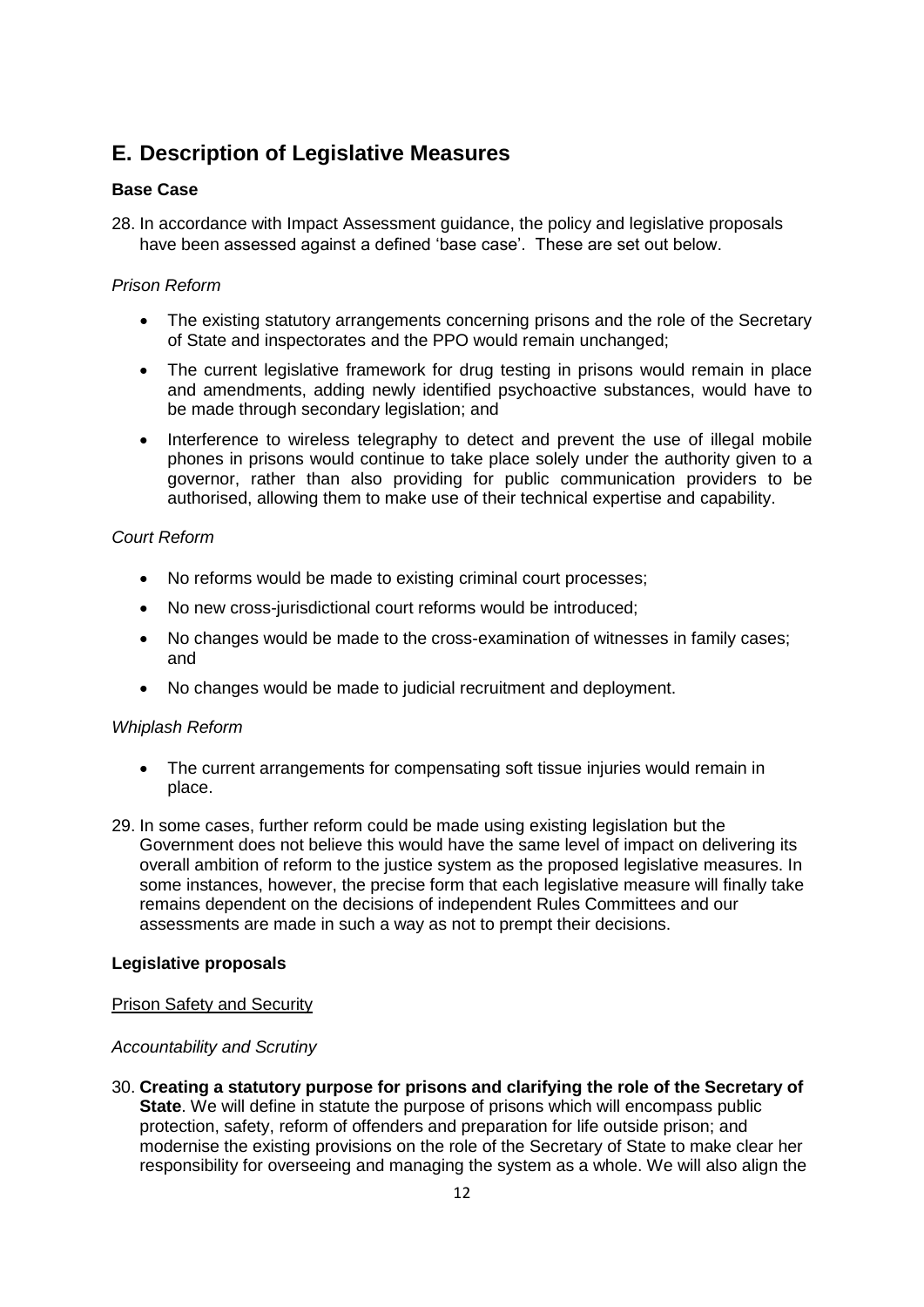requirement for the Secretary of State to report to Parliament with this, setting out a requirement to report on how the purposes are being met. This will create clear outcomes the prison system is expected to deliver and ensure the Secretary of State can be held effectively to account for these.

- 31. **Strengthening the role of the Inspectorate.** We will legislate to add to the remit of HMIP so that in addition to their broad focus on the treatment of prisoners, they take into account the statutory purpose of prisons and how they are achieving those purposes. We will also require inspections to include consideration of how the leadership of a prison is contributing to the achievement of the outcomes.
- 32. To increase the impact of inspections we will create a requirement for the Secretary of State to respond to findings of an inspection within a certain timescale and provide that the Inspectorate's findings can act as a trigger for the Secretary of State to take action in cases of poor performance.
- 33. Unusually for an inspectorate, HMIP does not have statutory powers to enter premises or access documents. We will rectify this so that HMIP has the right tools to conduct comprehensive inspections, including providing the Inspectorate with powers of access to establishments they are inspecting.
- 34. **Putting the Prisons and Probation Ombudsman on a statutory footing.** In the context of increasing deaths in custody, we will give a firmer basis for the critical functions of investigating deaths and complaints.

#### *Safety and Security*

- 35. **Testing prisoners for all psychoactive substances, as defined in the Psychoactive Substances Act 2016, in addition to all controlled drugs and other specified substances (powers that exist already)**. The current legislative framework for drugs testing in prison allows tests to be carried out for controlled drugs under the Misuse of Drugs Act (MDA) and for "specified drugs". "Specified drug" means any substance or product specified in prison rules for the purposes of section 16A of the Prison Act 1952. If a new drug is identified that is not a controlled drug for the purposes of the MDA, it can be added to the list in the prison rules by secondary legislation.
- 36. Permitting specified drugs to be added by secondary legislation to the list of drugs that can be tested for was a response to the rise in the use in prison of psychoactive substances. The change was made in section 16 of the Criminal Justice and Courts Act 2015 at a time when psychoactive substances were not banned or controlled, hence their alternative name of "legal highs". The change was also made because at that time there was no statutory definition of a psychoactive substance. The Psychoactive Substances Act 2016 introduced a statutory definition, as well as criminalising the following activities with regard to psychoactive substances: production; supplying or intending to supply, possession with intent to supply; importing or exporting; and possession in a custodial institution.
- 37. The legislative change adopts the generic definition of a psychoactive substance contained in the Psychoactive Substances Act 2016 so that in future tests can be carried out for controlled drugs and for psychoactive substances covered by the definition in the 2016 Act, without the need to add each individual psychoactive substance by secondary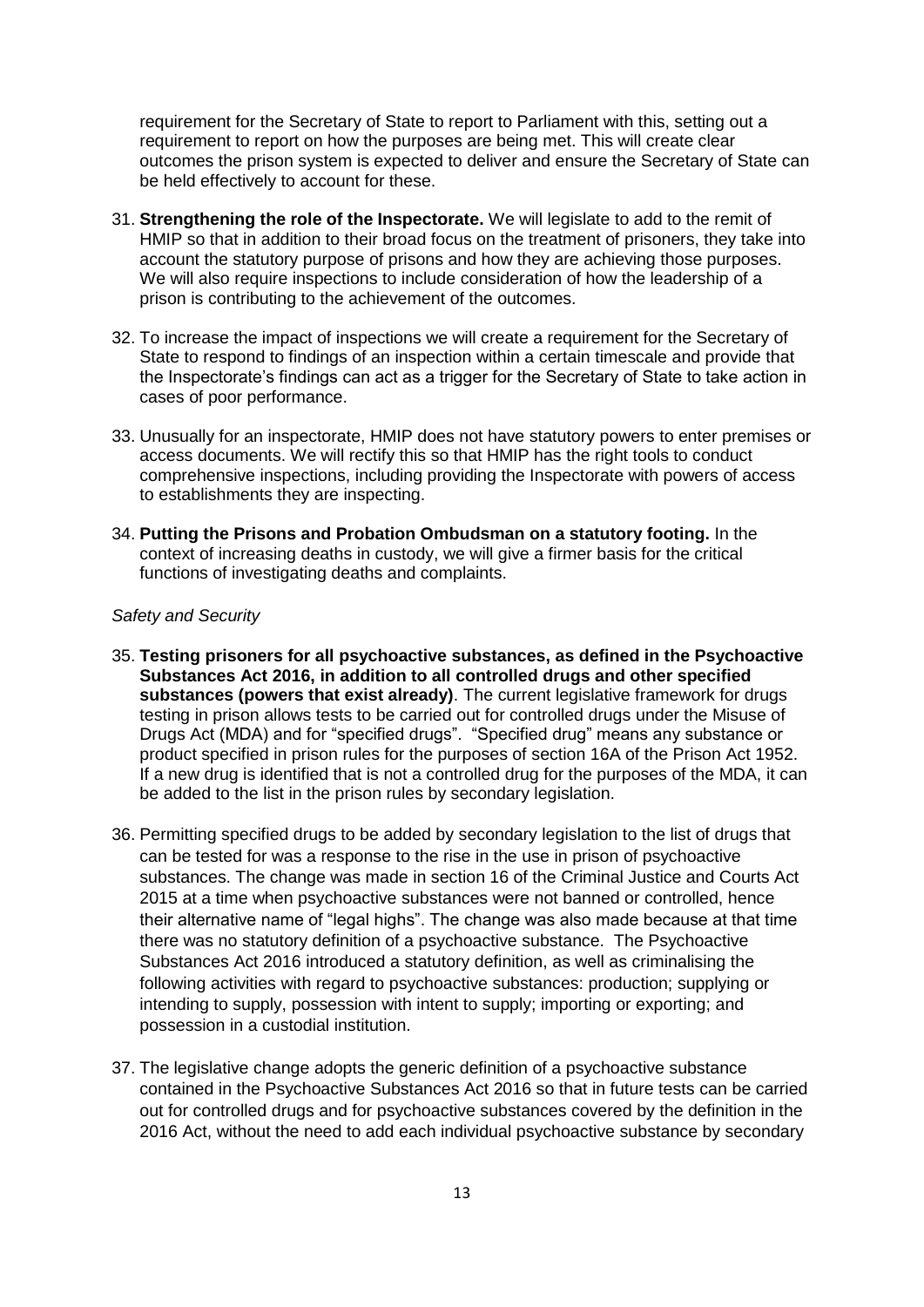legislation. It is a feature of psychoactive substances that new substances appear regularly with slight alterations to the chemical make-up.

- 38. **Creating new powers to allow the Secretary of State to authorise public communication providers to interfere with wireless telegraphy on the secure estate**. Under the Prisons (interference with Wireless Telegraphy) Act 2012, the Secretary of State, or Scottish Government Ministers can authorise the person in charge of a relevant institution to interfere with wireless telegraphy by preventing, detecting or investigating the use of mobile phones. A relevant institution is a prison in England, Wales or Scotland, a youth offender institution in England or Wales, a young offenders' institution in Scotland or a secure training centre or secure college in England or Wales. The person in charge is the governor or the director in the case of a contracted-out institution.
- 39. Under the Wireless Telegraphy Act 2006, deliberate interference with wireless telegraphy is a criminal offence. While such offences do not apply to public sector prisons as the 2006 Act does not apply to the Crown, without the 2012 Act deliberate interference with wireless telegraphy in contracted–out institutions would be a criminal offence.
- 40. The proposed legislative change would allow the Secretary of State to authorise Public Communication Providers (PCPs) to interfere with wireless telegraphy in prison, in addition to the existing authority that can be given to governors. PCPs are the technical experts and have the knowhow and capability to interfere more effectively with illegal mobile phones. This can currently be achieved through the authorisation given to a governor or director, via the PCPs operating as their agent. The Bill will, however, provide clearer lines of accountability to allow PCPs to act more independently where necessary and appropriate and will ensure that adequate safeguards apply where the PCP is effecting interference.

#### Criminal court reform

- 41. **Streamlining case management and allocation processes.** We will streamline complicated and lengthy criminal procedures, creating a more proportionate system. Indictable only cases (the more serious cases) will be sent directly to the Crown Court without the need for a preliminary hearing in the magistrates' court. We will enable defendants to indicate a plea online and enable allocation in all triable either-way cases to be dealt with in writing (preferably online), allowing for early triage of cases through the system without the need for unnecessary in-court hearings. The courts already have the power to conduct bail/remand hearings virtually, this legislation would therefore not permit the courts to do something which they cannot already. However, as a result of this legislation we expected the number of bail/remand hearings conducted virtually would increase. This legislation will support an easier and more efficient process for all users of the system and is key to delivering the overall HMCTS Reform savings package in the criminal jurisdiction.
- 42. **Reform of local justice areas and leadership and organisation of magistrates.** We will abolish the existing 104 local justice areas and create a more unified magistracy. This will enable cases to be assigned more flexibly in accordance with the resources available and the needs of victims. It will reduce bureaucracy, and enable the enforcement of fines and community orders to be undertaken by any court, irrespective of where the crime originally occurred. We will also repeal the provisions regulating the organisation and management of the magistracy and bring these arrangements in line with that of the rest of the judiciary and in closer alignment with the leadership structure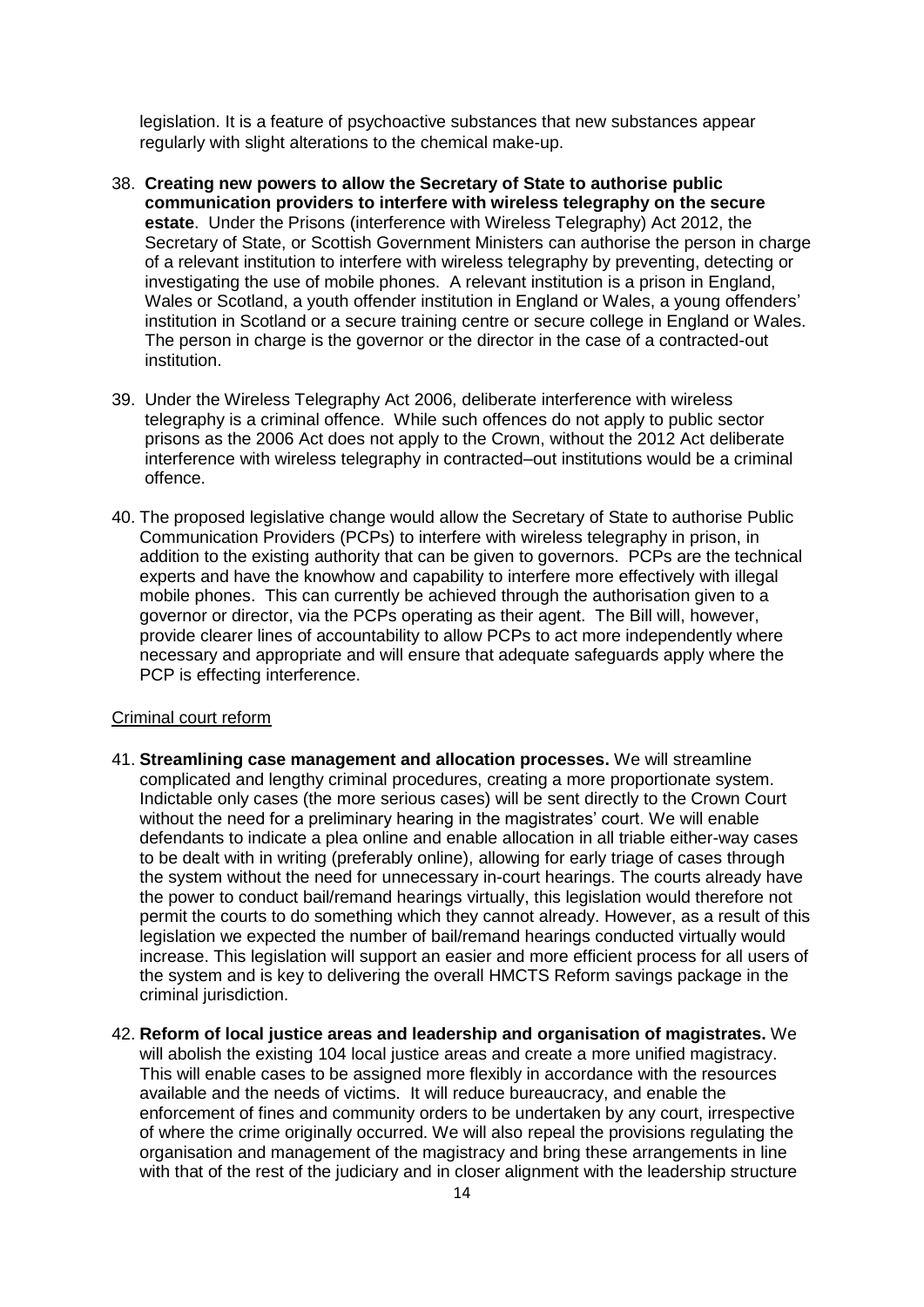of the Crown Court. The senior judiciary will have clearer oversight of business across all criminal courts. This will help ensure cases are dealt with quickly, proportionately and in the most appropriate and cost-effective venue.

- 43. **Automatic online conviction and statutory standard penalties.** We will enable online conviction and standard penalty, whereby offenders may be convicted swiftly and issued with a financial penalty without the involvement of a judge or magistrate. This will apply to specified summary non-imprisonable offences only, where the offender pleads guilty and actively opts into the process; they will be convicted quickly, sentenced quickly, and pay their fines quickly. The online conviction and standard penalty will be trialled with a small range of appropriate low-level offences, such as fishing without a license and failure to produce a ticket when travelling on a tram or a train. This will free up the criminal courts to focus on supporting cases with victims.
- 44. **Extended use of live audio and video links and virtual hearings.** We will enable a wider range of circumstances where live audio and video links can be used as well as 'fully virtual' hearings, where there is no physical courtroom and all parties join the hearing via telephone or video conference. Where appropriate, hearings and applications will be taken out of the court room and held over phone or video conference, or be decided 'on the papers' so the need for a hearing is removed altogether. The vast majority of trials will continue to take place in a physical court room, but with better use of live audio and video links to support proceedings to minimise the burden on parties to travel to court. Live link technology allows victims and vulnerable people to take part in proceedings without having to meet the accused face-to-face, balancing the vital need for open and transparent justice with special care for those who need it.
- 45. **Open Justice.** We will make sure that appropriate transparency arrangements are in place as we move some cases currently heard in open court to alternative channels. This measure will enable the use of in-court terminals as an 'observational solution' so that media and the public can access proceedings without risking video or image capture from those using the terminal.

#### Civil and Cross-jurisdictional court reform measures

- 46. **Staff authorised to exercise jurisdiction of courts and tribunals.** HM Courts and Tribunals Service (HMCTS) staff can already be authorised to exercise the jurisdiction of almost every court or tribunal, up to and including the High Court and Upper Tribunal. The Bill will ensure that there is a robust approach to authorisation, introduce an underpinning accountability framework, and provide a statutory guarantee of independence for court staff in all jurisdictions when undertaking this kind of work. Further the Bill will address gaps in current provision for these roles and ensure that every power being exercised by these roles is subject to scrutiny by appropriate jurisdictional experts. This will improve the efficiency and effectiveness of the courts meaning that we make the best use of judicial resources by allowing judges and magistrates to focus their time on more complex and contentious cases.
- 47. **Online Procedure and Rule Committee.** We will create a new online rules committee to provide new, simple online rules to support reform in civil cases, family cases and tribunals. In particular, the new committee will deliver the rules required to support a new 'online court' to deliver automated online dispute resolution for low value money claims up to a value of £25k. This will simplify the court process and speed up dispute resolution to the benefit of court users. In particular it will make the court more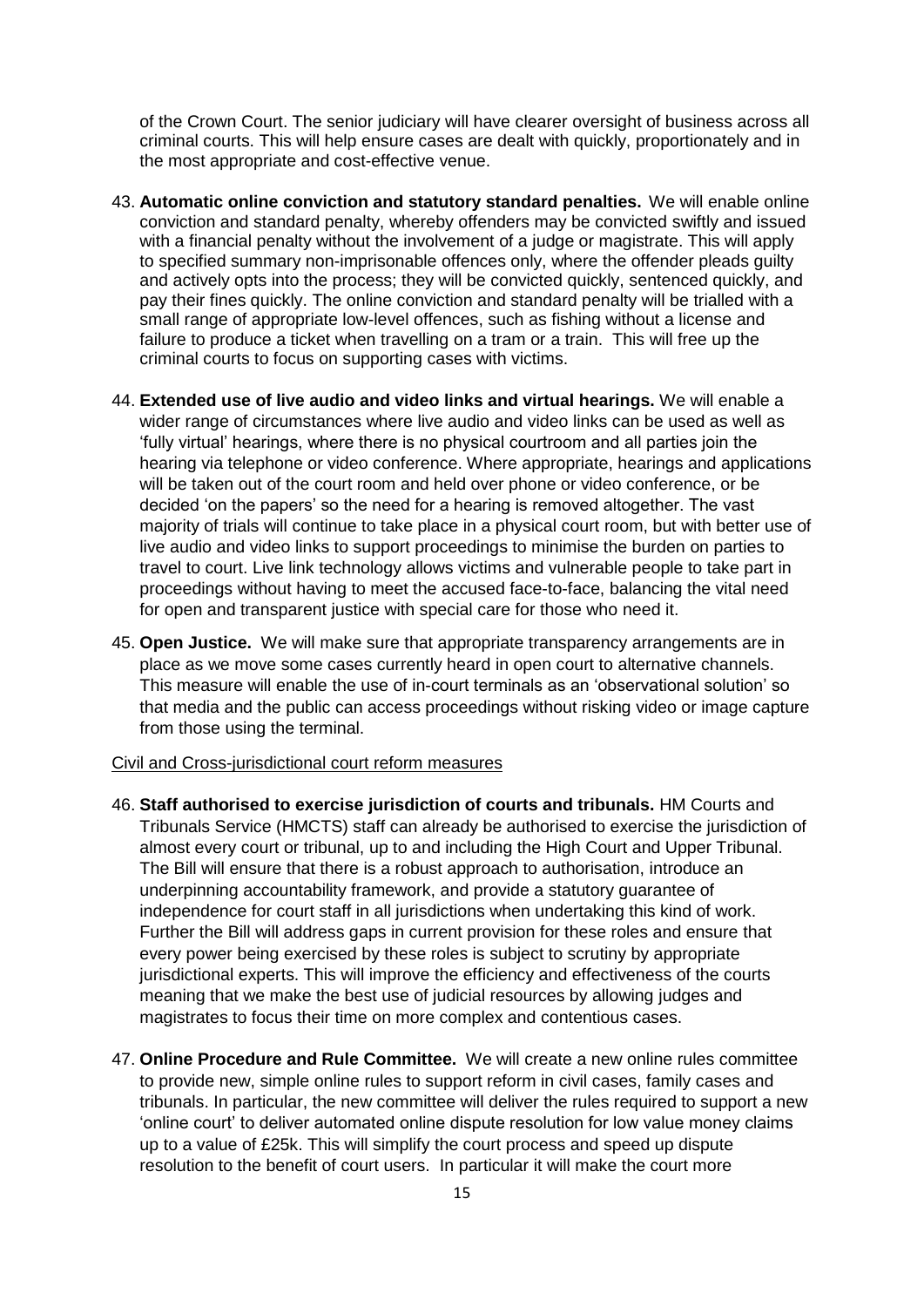accessible for users without a lawyer. It will also reduce costs by resolving more disputes outside of the court, reserving judicial time for only the most complex cases.

- 48. **Civil Enforcement – attachment of earnings orders.** The County Court has jurisdiction to hear applications for an 'attachment of earnings' order. The High Court does not have any power to make such an order in civil cases. Legislation will align the County Court and High Court processes in respect of this enforcement method; to reduce the extent of court administrative involvement; and to streamline and improve the efficiency of the processes, as well as to create a simpler and consistent service offering a single set of choices for the user. This should lead to quicker payment of the judgment debt in the County Court and High Court that are enforced by an attachment of earnings order, and greater confidence in the civil justice system. The introduction of fixed tables will mean employers are instructed to deduct an amount as prescribed in the table.
- 49. **Statements of Truth.** We will replace statutory declarations in County Court proceedings relating to traffic enforcement with a witness statement verified by a statement of truth. This reform will replace outdated and currently inconsistent procedures, which are inconvenient for court users and resource intensive to administer, with a more modern approach capable of digitisation, and which retains a robust penalty where a statement of truth is found to be false. This provision will require agreement by the Welsh Government of a legislative consent motion.
- 50. **Prohibiting cross-examination in person in certain circumstances in family proceedings and give the court a power to appoint an advocate**. We intend to stop the practice of alleged or proven abusers cross-examining their victims in person in family cases. Such protections already exist in criminal proceedings. The measures in criminal law were used as a model, but there are adaptions in these provisions specifically for family proceedings. They will ban cross-examination in person in specified circumstances in family proceedings, give family courts a discretion to prevent such cross-examination in specified other cases, and give courts the power to appoint legal representatives to undertake cross-examination when not possible by other means and not contrary to the interests of justice. The provisions will also allow the Lord Chancellor to make regulations allowing for the payment of legal representatives from public funding in these circumstances.
- 51. **Employment tribunal reform**. We will change the legislative framework of Employment Tribunals so we can bring them into line with other tribunals and enact reform effectively.

#### Modernising judicial recruitment, deployment and terms and conditions

- 52. **Leadership judges - fixed term positions and temporary remuneration**. We will strengthen the position of leadership judges and provide for judicial career progression while rewarding office holders appropriately and consistently for the responsibilities they take on, for the period that they perform those duties.
- 53. **Judicial deployment and flexibility.** We will increase the flexibility of judicial deployment. This is key to enabling the judiciary to respond to the changing demands of a reformed court system. The Lord Chief Justice & Senior President of Tribunals already have powers but these measures are designed to target several important areas. These provisions will: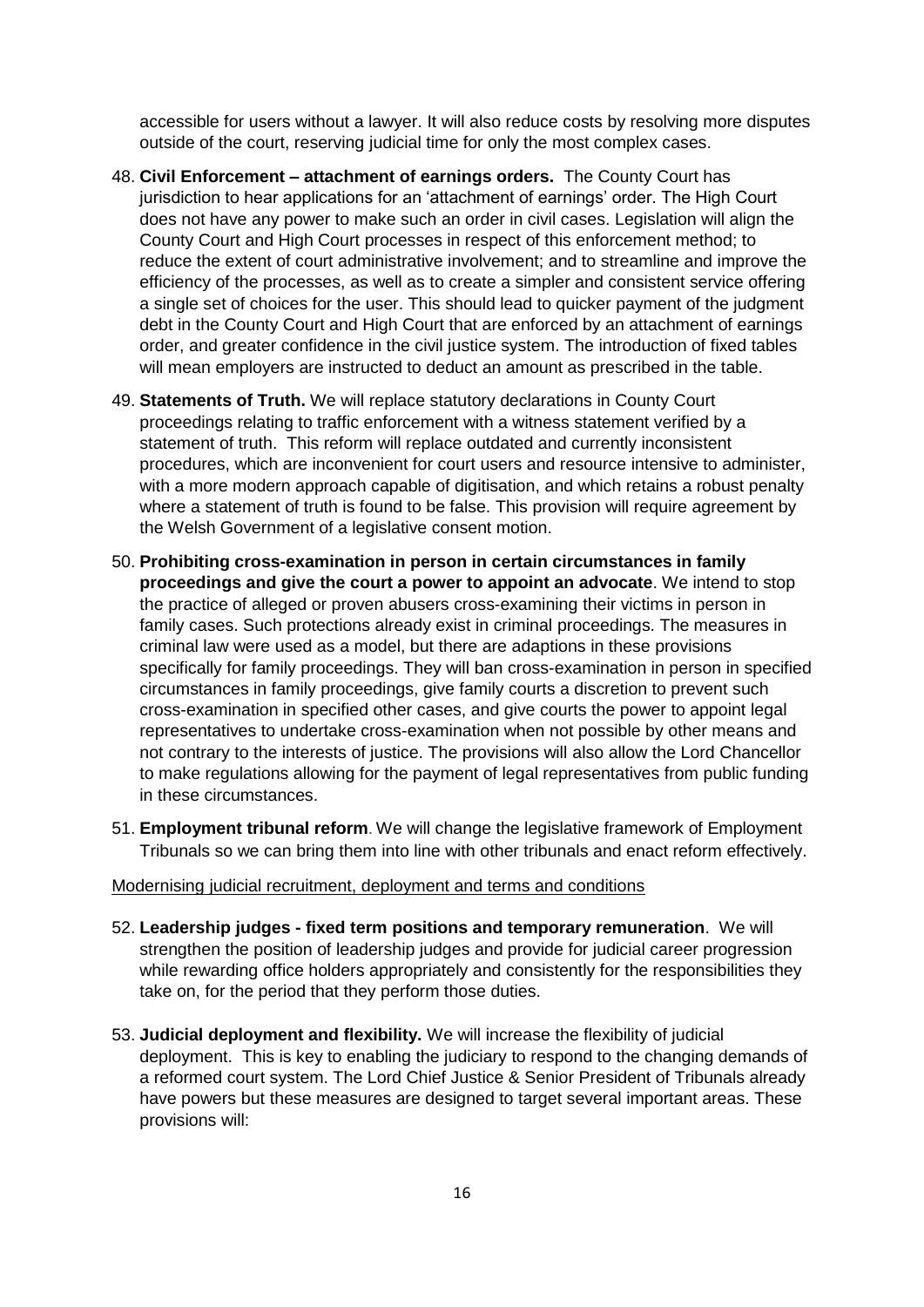- Extend the range of courts and tribunals that a person appointed by the LCJ as a Deputy High Court Judge on a temporary basis can sit in;
- Enable Tribunal Recorders to be judges of the Upper Tribunal. This will allow their deployment to help tackle backlogs (for example, in the Immigration & Asylum chamber); and
- Extend the range of High Court judges who can be appointed as judicial-arbitrators in commercial disputes. This will address the growth in demand, for example, in the Chancery Division. The amendment would also allow the LCJ to delegate his functions in appointing arbitrators.
- 54. **Judicial Appointments Commission (JAC).** We will legislate to allow the JAC to provide assistance to a wider range of people, where appropriate recovering the costs of its services whilst continuing to prioritise its statutory duties for judicial appointments. This will provide partial offset to the cost of the JAC's statutory functions. Exploring opportunities for charging was a recommendation of the 2015 Triennial Review of the JAC. The associated ability to partially offset fixed central cost is built into the JAC's planning for the spending review period until 2019/20.

#### Claims for whiplash injuries

- 55. To tackle the issues related to such minor claims we have recently consulted on setting a fixed rate of compensation for 'pain, suffering and loss of amenity' claims – mostly those made after road traffic accidents. We will introduce a tariff of predictable damages for all whiplash claims with an injury duration of between 0 and 24 months. The tariff will provide a single figure setting out the value of the claim, based on injury duration. Claimants will be able to identify the amount of compensation due based on the prognosis period data contained within their medical report.
- 56. Medical reports will continue to be sourced through MedCo, to ensure the reports are provided by accredited, independent experts and meet minimum standards. In addition, in exceptional circumstances and upon application by the claimant, the judiciary will be able to apply a discretionary uplift of up to 20% to the amount set out in the tariff.
- 57. The Bill introduces a prohibition on the ability to offer, solicit or accept offers to settle RTA related soft tissue injury claims without medical evidence. The Bill also provide for enforcement of this ban through the relevant regulators.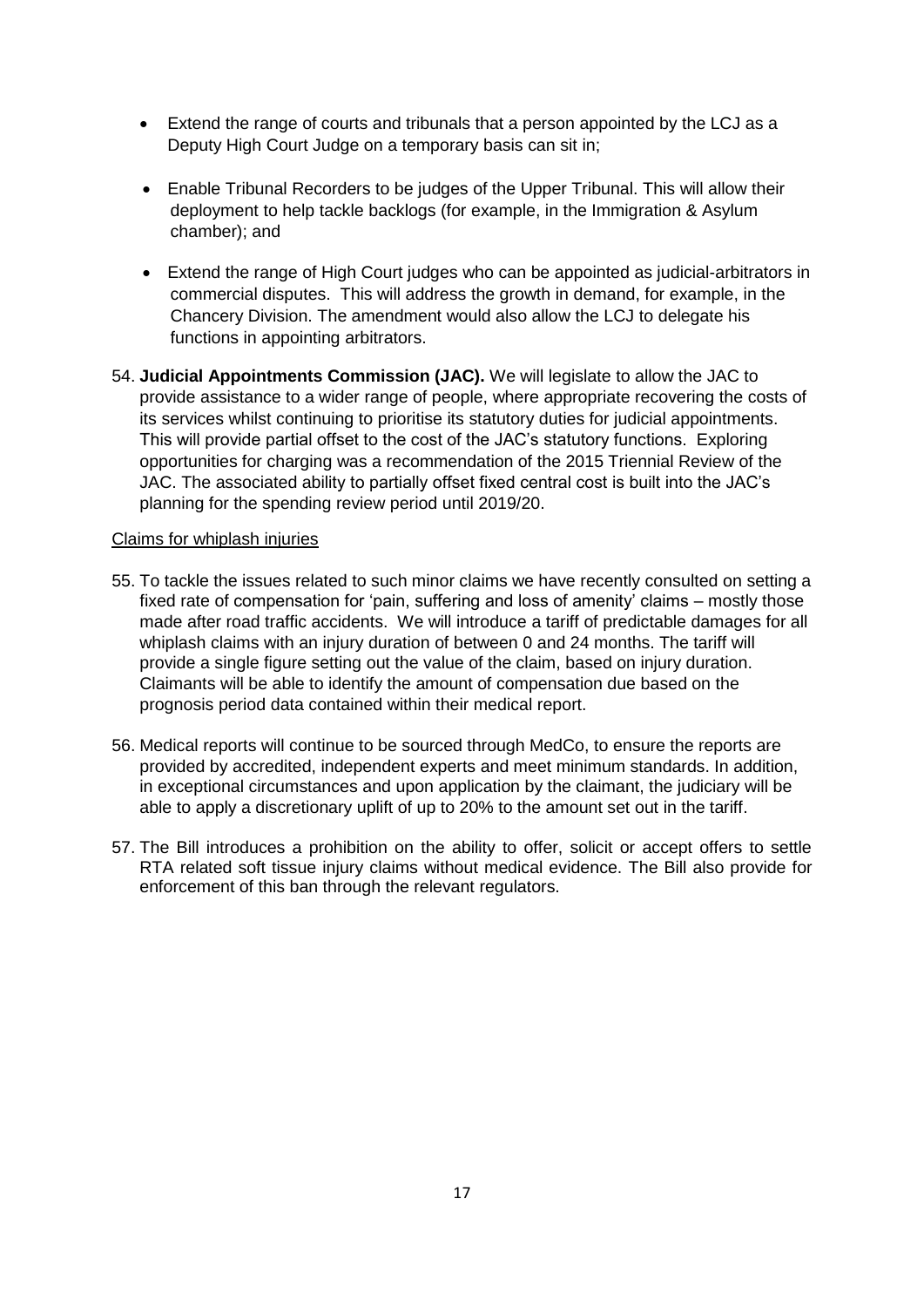## **F. Cost and Benefit Summary**

- 58. This overarching IA summarises the main monetised and non-monetised impacts of the above policy options on individuals and groups in the UK. The costs and benefits of each policy option are compared to the "do nothing" option. IAs place a strong emphasis on valuing costs and benefits in monetary terms. However, there are often important aspects of a policy that cannot readily be monetised  $-$  e.g. the effects on particular groups of society or changes in equity and fairness.
- 59. More detailed analysis of the costs and benefits for the court and judicial measures, as well as the more specific policy objectives, can be found in the individual IA for each measure. These are based on our modelling and on HMCTS data. However, to the uncertainty concerning the final shape that some of the proposals will take, in some cases we have used our best estimates to estimate the impacts of some options. These best estimates are kept under review and may be subject to change. The expected impacts of these measures are summarised in tables 1-4 below.
- 60. These impacts have been assessed using HM Treasury guidance. To make our estimates for each measure comparable, we have adopted the following conventions:
	- Monetised costs and benefits are stated in 2014-15 prices;
	- The Net Present Value (NPV) of each measure has been calculated for a ten year period from 2016-17 using a 3.5 per cent discount rate;
	- Where appropriate, optimism bias has been applied. The rationale for the chosen levels can be found in the IAs for the individual measures;
	- Unless otherwise stated, the annualised costs or savings are those which would be achieved in 'steady state' (i.e. when the measure is fully in operation).
- 61. For the measures relating to Prison Safety and Security, the expected impacts are provided in Table 1. As these legislative proposals mainly seek to clarify existing roles and to enable new ones, the expected impacts are all qualitative in nature and the resource costs are small. Therefore, the Government does not believe a full IA of these measures is necessary for an understanding of the rationale for and the expected outcomes of these reforms which have already been discussed in this overarching IA.
- 62. The consultations regarding the Government's proposed whiplash reform measures and Employment Tribunals reform closed on the  $6<sup>th</sup>$  and  $20<sup>th</sup>$  January respectively. The evidence submitted is being considered and our refined estimates of the impacts will be provided in the final stage IA once the finalised model assumptions and policy decisions are confirmed.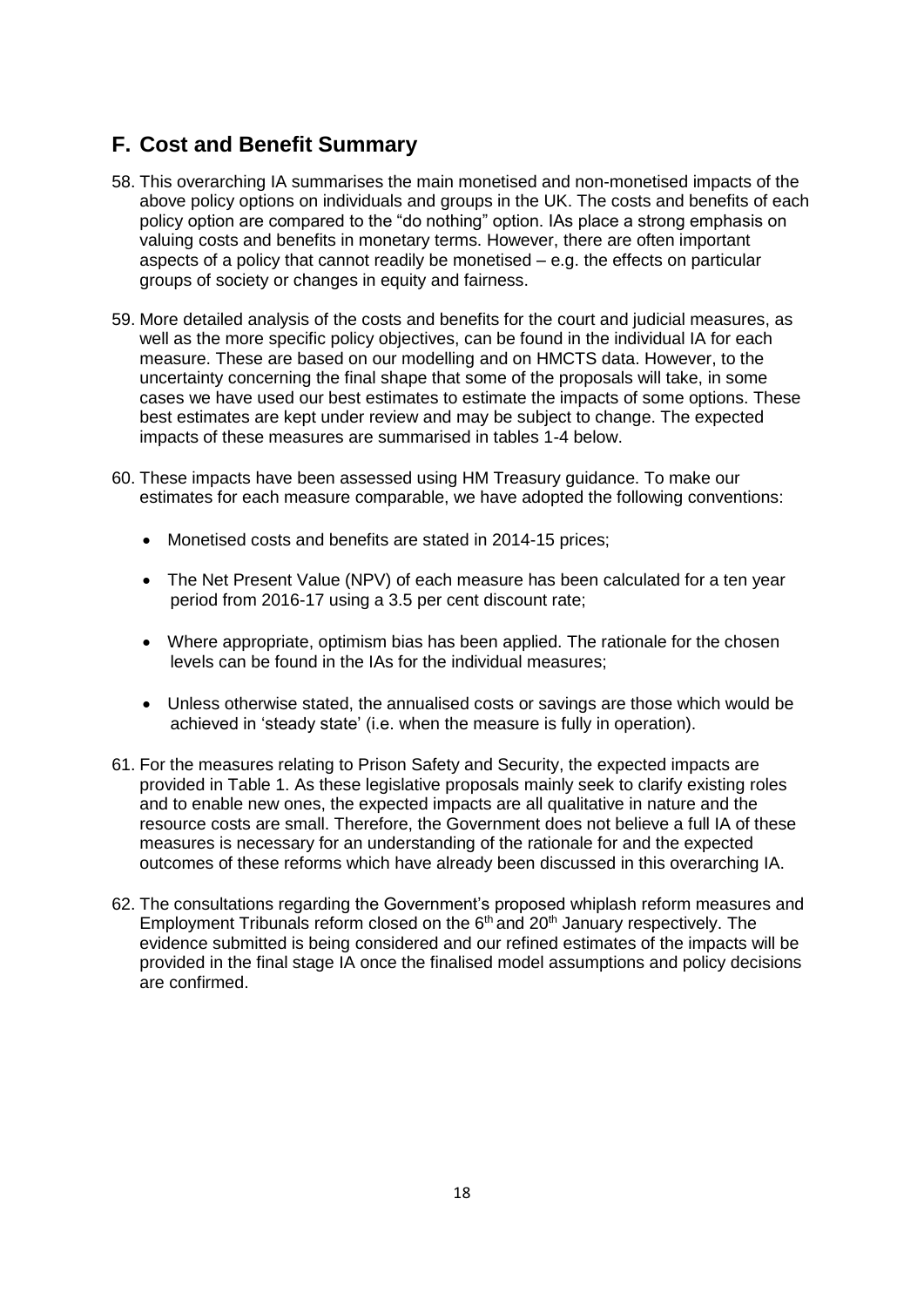## **Net Impact: Prison Reform and Security**

63. Table 1 summarises the net impact of the preferred options concerning prison reform and security.

|                                       | Table 1: Summary of Main Impacts, Best Estimates, Prisons |                                                                                                                                                                                                                                                                                                                                                                                                                                  |                                                                                                                                                                                                                                                                                                                                                                                                                                                                                                                                                                                                       |                   |  |
|---------------------------------------|-----------------------------------------------------------|----------------------------------------------------------------------------------------------------------------------------------------------------------------------------------------------------------------------------------------------------------------------------------------------------------------------------------------------------------------------------------------------------------------------------------|-------------------------------------------------------------------------------------------------------------------------------------------------------------------------------------------------------------------------------------------------------------------------------------------------------------------------------------------------------------------------------------------------------------------------------------------------------------------------------------------------------------------------------------------------------------------------------------------------------|-------------------|--|
|                                       |                                                           | <b>Costs</b>                                                                                                                                                                                                                                                                                                                                                                                                                     | <b>Benefits</b>                                                                                                                                                                                                                                                                                                                                                                                                                                                                                                                                                                                       | <b>NPV</b>        |  |
|                                       | Monetised                                                 | The 2016-17 MoJ<br>$\blacksquare$<br>budgets for HMIP and<br>the PPO are £3.50m<br>and £5.56m<br>respectively <sup>2</sup> . These<br>proposals largely aim to<br>improve existing<br>arrangements so we do<br>not anticipate an<br>increase in costs<br>beyond current<br>allocated budgets. We<br>will however regularly<br>discuss any resource<br>implications with these<br>bodies as part of<br>sponsorship<br>agreements. | None<br>$\blacksquare$                                                                                                                                                                                                                                                                                                                                                                                                                                                                                                                                                                                | Not<br>quantified |  |
| <b>Accountability</b><br>and Scrutiny | Non-<br>Monetised                                         | None<br>٠                                                                                                                                                                                                                                                                                                                                                                                                                        | A single unified statutory<br>$\blacksquare$<br>purpose and clearly<br>defined role for the<br>Secretary of State will<br>ensure more coordinated<br>and impactful action from<br>everyone in the prison<br>system.<br>The Secretary of State<br>$\blacksquare$<br>will be clearly held to<br>account on how well the<br>system is working and<br>empowered to act swiftly<br>where necessary.<br>The new proposed<br>٠<br>measures bring into<br>scope a wide set of<br>factors to be taken into<br>account when reporting<br>on prisons. This will<br>increase scrutiny and<br>HMIP will be able to | Positive          |  |

 2 This includes both resource and capital spending.

 $\overline{\phantom{a}}$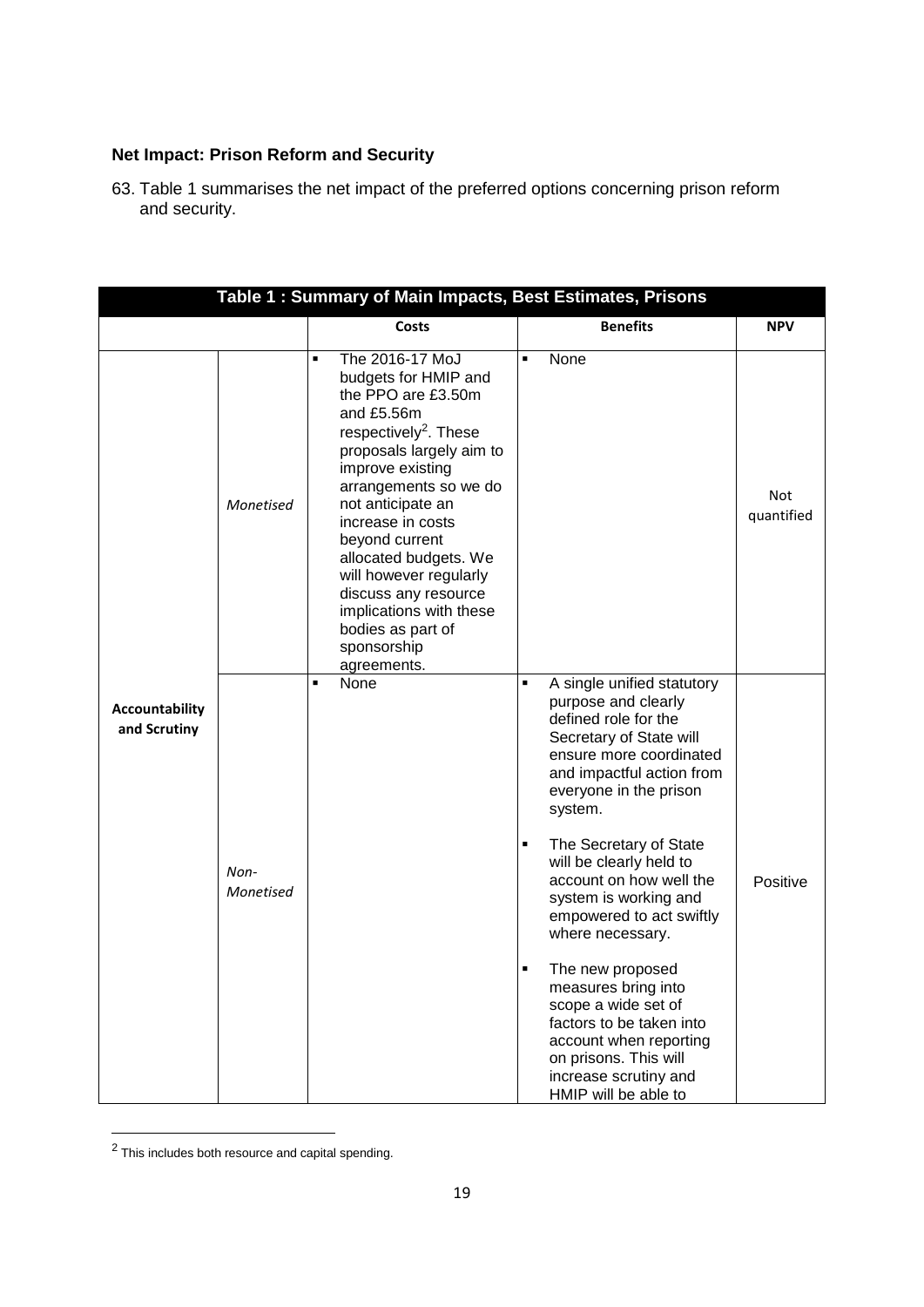|                                          |                   |                                                                                                                                                                                                                                                                                                                                                                                                                                                                                                                    | provide more robust<br>recommendations to<br>improve performance.<br>The statutory basis for<br>$\blacksquare$<br>the PPO will give greater<br>authority to investigate<br>deaths and complaints.<br>Collectively we expect<br>this stronger scrutiny to<br>raise standards across<br>the estate and make<br>prisons more effective at<br>reforming offenders.                                                                                                                                                                |                          |
|------------------------------------------|-------------------|--------------------------------------------------------------------------------------------------------------------------------------------------------------------------------------------------------------------------------------------------------------------------------------------------------------------------------------------------------------------------------------------------------------------------------------------------------------------------------------------------------------------|-------------------------------------------------------------------------------------------------------------------------------------------------------------------------------------------------------------------------------------------------------------------------------------------------------------------------------------------------------------------------------------------------------------------------------------------------------------------------------------------------------------------------------|--------------------------|
|                                          | Monetised         | None<br>$\blacksquare$                                                                                                                                                                                                                                                                                                                                                                                                                                                                                             | None<br>٠                                                                                                                                                                                                                                                                                                                                                                                                                                                                                                                     | <b>Not</b><br>quantified |
| <b>Psychoactive</b><br><b>Substances</b> | Non-<br>Monetised | $\blacksquare$<br>Speeding up the<br>legislative process may<br>lead to additional<br>adjudications which will<br>require time and<br>resource, although we<br>do not expect these to<br>add significant costs.                                                                                                                                                                                                                                                                                                    | $\blacksquare$<br>A shorter legislative route<br>will allow us to save time<br>and resource spent on<br>the related administrative<br>tasks and, when new<br>substances are identified,<br>more appropriate<br>remedial action will be<br>taken more quickly.<br>Being able to respond<br>$\blacksquare$<br>swiftly to the development<br>of new substances may<br>lead to a deterrent effect<br>that reduces their<br>demand and supply in<br>prisons, which would<br>improve prison safety and<br>assist in rehabilitation. | Positive                 |
| <b>Illegal Mobile</b><br><b>Phones</b>   | Monetised         | None arise directly as a<br>٠<br>result of passing this<br>measure, which<br>provides the power to<br>authorise a public<br>communications<br>provider to interfere with<br>wireless telegraphy<br>directly. However, if a<br>PCP is so authorised,<br>there would likely be<br>costs associated to<br>them carrying out<br>interference. The extent<br>and type of interference<br>would need to be<br>agreed and subject to<br>negotiation and<br>contractual agreement,<br>including cost, in the<br>normal way | ×,<br>None                                                                                                                                                                                                                                                                                                                                                                                                                                                                                                                    | Not<br>quantified        |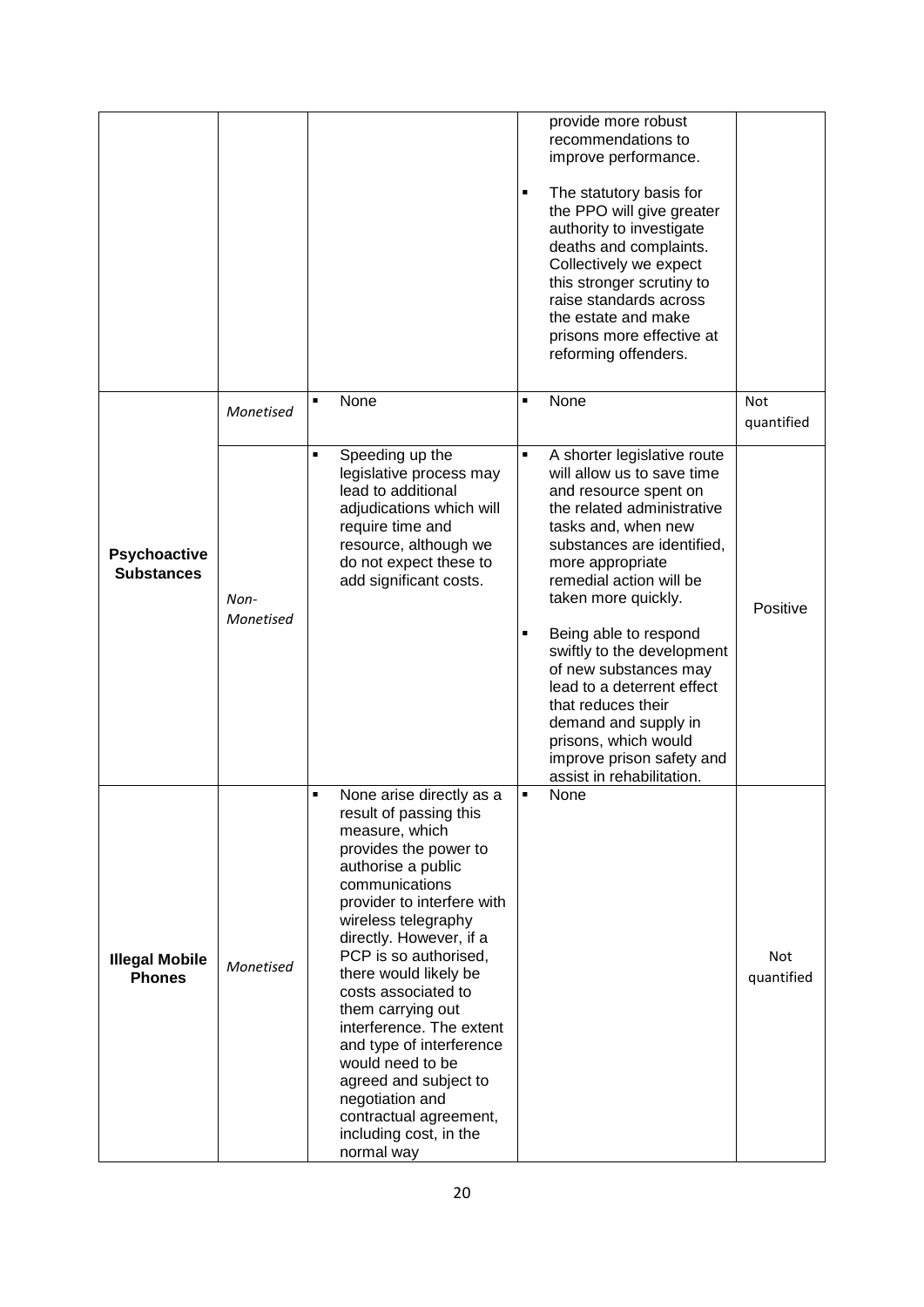| Non-              | Monetised | There may be a greater<br>$\blacksquare$<br>administrative burden<br>on staff if there is a<br>higher detection of illicit<br>mobile phones as this<br>will correspondingly<br>increase the number of<br>trials to be processed. | $\blacksquare$<br>٠ | The proposed legislative<br>changes will allow us to<br>work more directly in<br>partnership with PCPs,<br>consolidating our strategy<br>so we can be more<br>efficient and more<br>effective at blocking illicit<br>mobile phone usage<br>across the prison estate.<br>A reduction in drug<br>supply in prisons through<br>mobile phones, would<br>contribute to:<br>(i) reducing the burden on<br>health and other<br>providers;<br>(ii) reducing rates of<br>violence in prisons<br>associated with drug use;<br>(iii) disrupting criminal<br>activity in the community<br>that is organised through<br>illicit mobile phones in<br>prisons<br>(iv) assisting with prisoner<br>rehabilitation leading to a<br>positive impact on<br>reoffending rates upon<br>release from custody. | Positive        |
|-------------------|-----------|----------------------------------------------------------------------------------------------------------------------------------------------------------------------------------------------------------------------------------|---------------------|----------------------------------------------------------------------------------------------------------------------------------------------------------------------------------------------------------------------------------------------------------------------------------------------------------------------------------------------------------------------------------------------------------------------------------------------------------------------------------------------------------------------------------------------------------------------------------------------------------------------------------------------------------------------------------------------------------------------------------------------------------------------------------------|-----------------|
| <b>Net Impact</b> | Monetised | N/A                                                                                                                                                                                                                              |                     | N/A                                                                                                                                                                                                                                                                                                                                                                                                                                                                                                                                                                                                                                                                                                                                                                                    | <b>Positive</b> |

## **Net Impact: Criminal Court Reform**

64. Table 2 summarises the net impact of the preferred options concerning criminal court processes.

|                                        | Table 2: Summary of Main Impacts, Best Estimates, Criminal Court Reform |                                                                                                                                                                                                                                                                                                                       |                                                                                                                                                                                                                                                             |            |  |  |
|----------------------------------------|-------------------------------------------------------------------------|-----------------------------------------------------------------------------------------------------------------------------------------------------------------------------------------------------------------------------------------------------------------------------------------------------------------------|-------------------------------------------------------------------------------------------------------------------------------------------------------------------------------------------------------------------------------------------------------------|------------|--|--|
|                                        |                                                                         | Costs                                                                                                                                                                                                                                                                                                                 | <b>Benefits</b>                                                                                                                                                                                                                                             | <b>NPV</b> |  |  |
| Case<br>managemen<br>t &<br>allocation | <b>Monetised</b>                                                        | There will case triage and<br>٠<br>additional case committal<br>costs to HMCTS of<br>around £2.8m per annum.<br>There will be technical<br>٠<br>installation and running<br>costs for the police due to<br>an increase in virtual bail<br>and remand hearings.<br>The average annual cost<br>is expected to be £2.6m. | HMCTS will save £12m<br>٠<br>per annum from reduced<br>hearing times.<br>MoJ would save £4.6m<br>٠<br>per annum due to<br>reductions in Prisoner<br><b>Escort Service journeys</b><br>from the expected<br>increase in virtual bail<br>and remand hearings. | £40m       |  |  |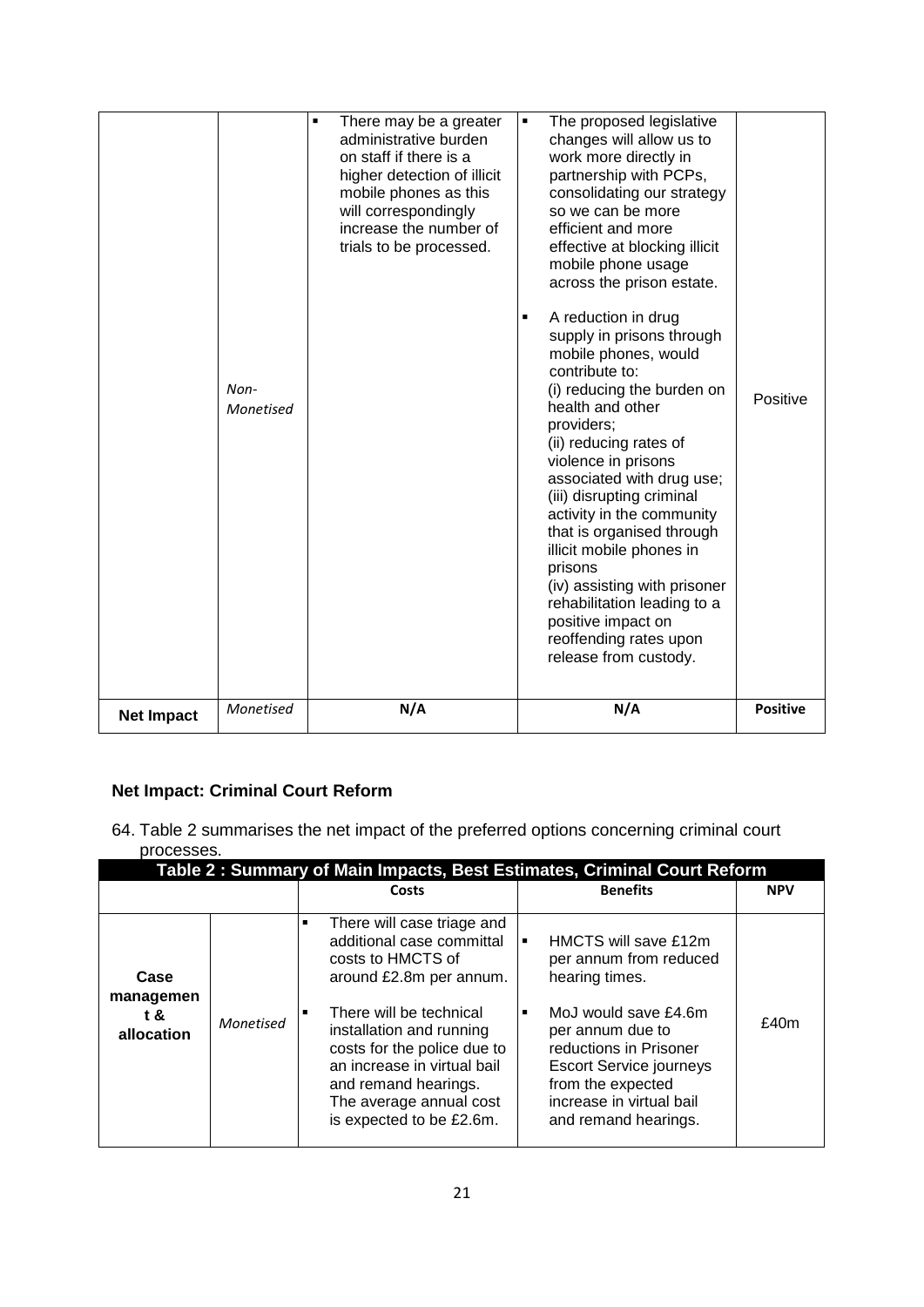|                                                                                      | Non-<br>Monetised | ×,<br>There may be case<br>management costs to<br>HMCTS where an online<br>plea indication is changed<br>from guilty to not guilty.<br>There may be additional<br>٠<br>costs to the LAA from<br>providing Duty Solicitors<br>at police stations.<br>The monetised costs do<br>٠<br>not include any custody<br>estate modifications that<br>may be required. These<br>could be extensive for<br>some police forces.<br>Ξ<br>Some operational and<br>business change will be<br>required for police due to<br>the use of virtual courts.<br>The proposals will have<br>٠<br>process and working<br>culture implications for all<br>parties to proceedings.<br>These are yet to be<br>assessed for their cost or<br>impact on Transforming<br>Summary Justice and<br><b>Better Case</b><br>Management. | Court users and legal<br>$\blacksquare$<br>professions will benefit<br>from to a reduction in<br>travelling time to court.                                                                                                                                                                                                                                                 | Neutral  |
|--------------------------------------------------------------------------------------|-------------------|-----------------------------------------------------------------------------------------------------------------------------------------------------------------------------------------------------------------------------------------------------------------------------------------------------------------------------------------------------------------------------------------------------------------------------------------------------------------------------------------------------------------------------------------------------------------------------------------------------------------------------------------------------------------------------------------------------------------------------------------------------------------------------------------------------|----------------------------------------------------------------------------------------------------------------------------------------------------------------------------------------------------------------------------------------------------------------------------------------------------------------------------------------------------------------------------|----------|
| Local justice<br>areas and<br>leadership<br>and<br>organisation<br>of<br>magistrates | Monetised         | There may be costs to<br>٠<br>HMCTS from an<br>increased number of<br>appeals against<br>magistrates' decisions if<br>more cases are heard in<br>magistrates' court.                                                                                                                                                                                                                                                                                                                                                                                                                                                                                                                                                                                                                                | There may be benefits to<br>٠<br>HMCTS from the reduced<br>costs of hearing and<br>sentencing defendants<br>referred from the Crown<br>to magistrates' courts.                                                                                                                                                                                                             | £50m     |
|                                                                                      | Non-<br>Monetised | There may be an<br>п<br>increase in travel and<br>subsistence costs for<br>magistrates'.<br>HMCTS may face costs<br>٠<br>associated with<br>developing new<br>procedures for referring<br>cases from Crown Court<br>to magistrates' and the<br>associated staff training.                                                                                                                                                                                                                                                                                                                                                                                                                                                                                                                           | <b>HMCTS</b> will benefit from<br>$\blacksquare$<br>reduced administrative<br>costs relating to fine<br>enforcement (specifically<br>those relating to Transfer<br>of Fines Orders).<br>HMCTS will benefit from<br>$\blacksquare$<br>greater flexibility in where<br>hearings are heard,<br>enabling cases to be<br>allocated in a way that<br>optimises court efficiency. | Positive |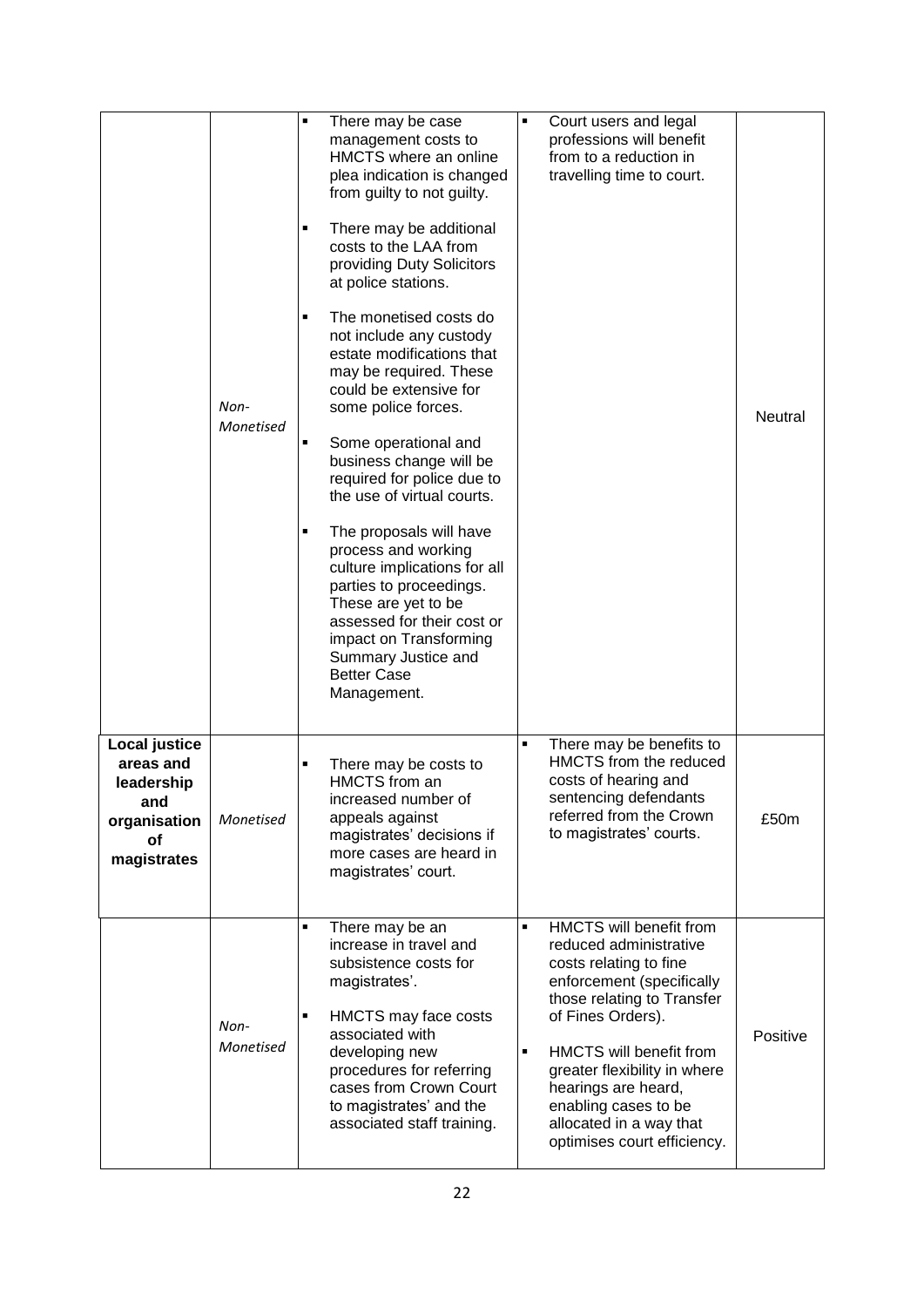|                                                                                              |                   |                                                                                                                                                                                                                                                                                                                                                                                        | Magistrates will benefit<br>٠<br>from exposure to a<br>broader range of cases.<br>HMCTS, employers and<br>٠<br>the taxpayer will benefit<br>from a reduced need for<br>jury trials<br>There will be reduced<br>٠<br>costs from combining the<br>resources needed for<br>activities such as<br>management, training,<br>recruitment and<br>appraisal.<br>The magistracy will<br>٠<br>benefit from a clearer<br>leadership structure                                                                                                                                                                                                                                 |
|----------------------------------------------------------------------------------------------|-------------------|----------------------------------------------------------------------------------------------------------------------------------------------------------------------------------------------------------------------------------------------------------------------------------------------------------------------------------------------------------------------------------------|--------------------------------------------------------------------------------------------------------------------------------------------------------------------------------------------------------------------------------------------------------------------------------------------------------------------------------------------------------------------------------------------------------------------------------------------------------------------------------------------------------------------------------------------------------------------------------------------------------------------------------------------------------------------|
| <b>Automatic</b><br>Online<br><b>Convictions</b><br>and<br><b>Standard</b><br><b>Penalty</b> | Monetised         | The MoJ will see a<br>$\blacksquare$<br>reduction in income if<br>offenders who would<br>have paid an above<br>average fine under the<br>SJP opt into the<br>automated system and<br>pay a standard average<br>fine                                                                                                                                                                    | <b>HMCTS will be benefits</b><br>$\blacksquare$<br>from savings from a<br>reduction in magistrates'<br>and court staff workload<br>$-E1m$                                                                                                                                                                                                                                                                                                                                                                                                                                                                                                                          |
|                                                                                              | Non-<br>Monetised | <b>HMCTS will face costs</b><br>×,<br>from the need to design,<br>produce and maintain<br>software to allow online<br>guilty pleas to be entered.<br>There would be costs to<br>٠<br>HMCTS from the need to<br>provide Assisted Digital<br>support to some<br>defendants although<br>these cannot be<br>separated from the wider<br>costs of providing this<br>service to court users. | HMCTS will benefit from<br>٠<br>a fall in court demand and<br>better case management.<br>Magistrates, legal service<br>٠<br>providers and third sector<br>bodies will benefit from<br>spending less time on<br>simpler cases, freeing up<br>time for more serious<br>ones.<br>Court users will benefit<br>٠<br>from the quicker case<br>Positive<br>resolution and from not<br>having to travel to court.<br>They may find the justice<br>٠<br>system easier to<br>understand and gain<br>greater certainty as to the<br>outcome of their case.<br>An automated system<br>٠<br>may improve<br>engagement amongst<br>defendants directed from<br>the SJP leading to |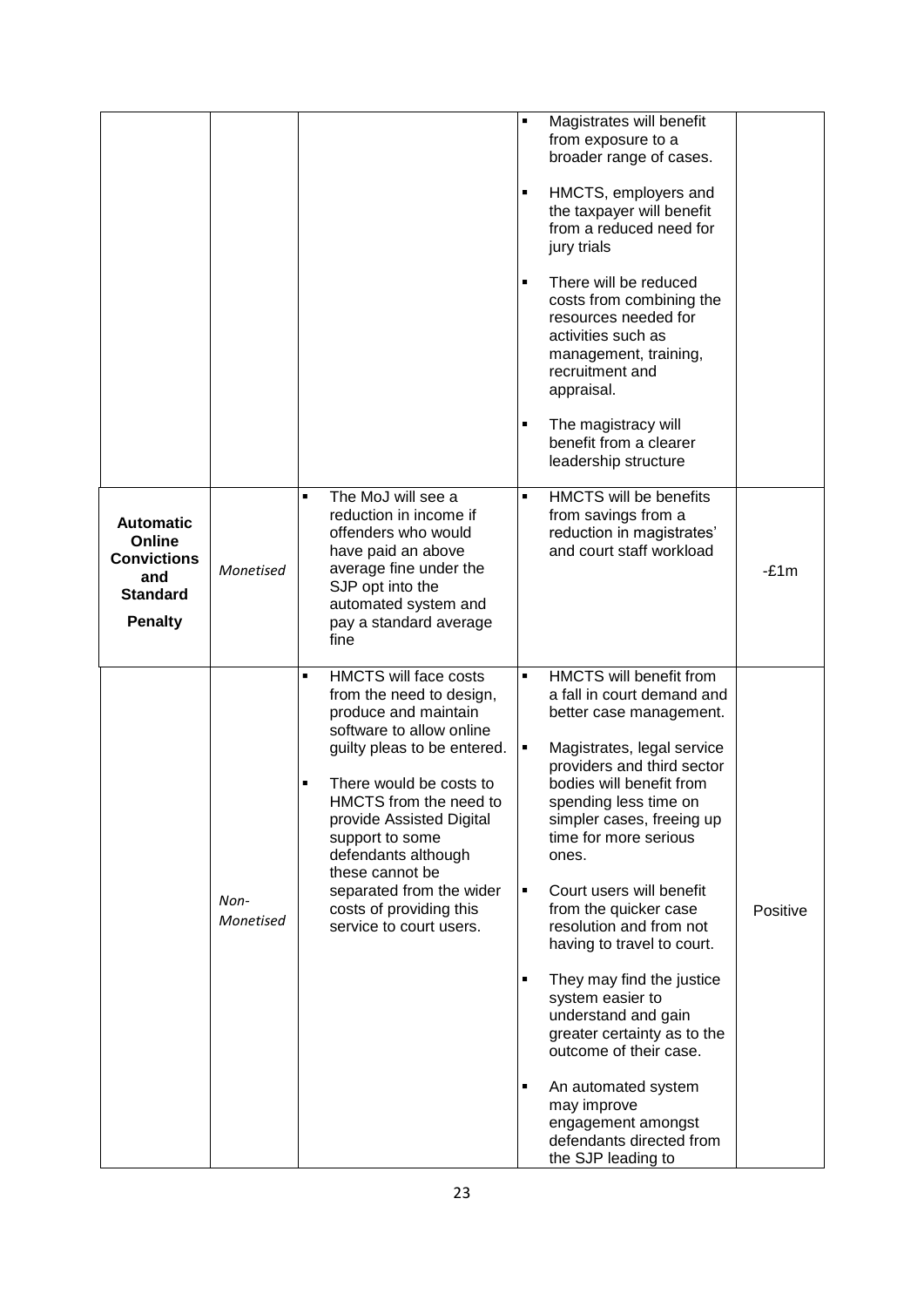| <b>Virtual</b><br><b>Hearings &amp;</b><br>Open<br><b>Justice</b> | Monetised         | None                                                                                                                                                                                                                                                                                                                                                                                                                                       | improved rates of fine<br>collection rates and lower<br>enforcement costs.<br>There will be a saving to<br>HMCTS of £550k per<br>annum from more<br>efficient deployment of<br><b>Court Ushers</b>                                                                                                                                                                                                                                                                                                                                                                                                                                                                                                                                                                                                                  | £3m            |
|-------------------------------------------------------------------|-------------------|--------------------------------------------------------------------------------------------------------------------------------------------------------------------------------------------------------------------------------------------------------------------------------------------------------------------------------------------------------------------------------------------------------------------------------------------|---------------------------------------------------------------------------------------------------------------------------------------------------------------------------------------------------------------------------------------------------------------------------------------------------------------------------------------------------------------------------------------------------------------------------------------------------------------------------------------------------------------------------------------------------------------------------------------------------------------------------------------------------------------------------------------------------------------------------------------------------------------------------------------------------------------------|----------------|
|                                                                   | Non-<br>Monetised | There will be IT costs to<br>$\blacksquare$<br>HMCTS for the provision<br>of live video links,<br>telephone and video<br>conferencing and the<br>provision of open justice.<br>There will be process and<br>٠<br>working culture<br>implications for all parties<br>to proceedings. These<br>are yet to be assessed in<br>terms of cost or for their<br>impact on Transforming<br>Summary Justice and<br><b>Better Case</b><br>Management. | There may be an<br>$\blacksquare$<br>improved experience for<br>those working within the<br>CJS including the police,<br>the CPS, the legal<br>profession and the<br>judiciary due to a reduced<br>need to travel to court,<br>resulting in less disruption<br>and inconvenience.<br>$\blacksquare$<br>Defendants, victims and<br>witnesses (and in youth<br>cases, parents, guardians<br>or carers) will benefit from<br>not having to travel to<br>court unnecessarily.<br>Scheduling will be made<br>$\blacksquare$<br>more efficient and<br>effective as listing can be<br>flexible to user needs,<br>and is no longer restricted<br>to court hours or patterns.<br>Court space will be freed<br>٠<br>up to deal with more<br>complex cases thereby<br>allowing a more efficient<br>restructuring of the court. | <b>Neutral</b> |
| <b>Net Impact</b>                                                 | <b>Monetised</b>  | £5.4m                                                                                                                                                                                                                                                                                                                                                                                                                                      | £17.2m                                                                                                                                                                                                                                                                                                                                                                                                                                                                                                                                                                                                                                                                                                                                                                                                              | £92m           |

## **Net Impact: Civil and Cross-Jurisdictional Reform**

65. Table 3 summarises the net impact of the preferred options concerning crossjurisdictional court reform.

| Table 3: Summary of Main Impacts, Best Estimates, Civil/Cross-cutting Court Reform |           |                                                                                                                                                               |                                                                                                                                                                                |            |  |
|------------------------------------------------------------------------------------|-----------|---------------------------------------------------------------------------------------------------------------------------------------------------------------|--------------------------------------------------------------------------------------------------------------------------------------------------------------------------------|------------|--|
|                                                                                    |           | Costs                                                                                                                                                         | <b>Benefits</b>                                                                                                                                                                | <b>NPV</b> |  |
| <b>Authorised</b><br>court and<br>tribunal<br>staff:<br>exercise of                | Monetised | <b>HMCTS</b> will acquire<br>additional salary costs<br>from introducing or<br>widening of the role of<br>authorised court and<br>tribunal staff in the Crown | HMCTS will gain benefits<br>$\blacksquare$<br>worth £15.4m per annum<br>from introducing or<br>widening of the role of<br>authorised court and<br>tribunal authorised staff in | £62m       |  |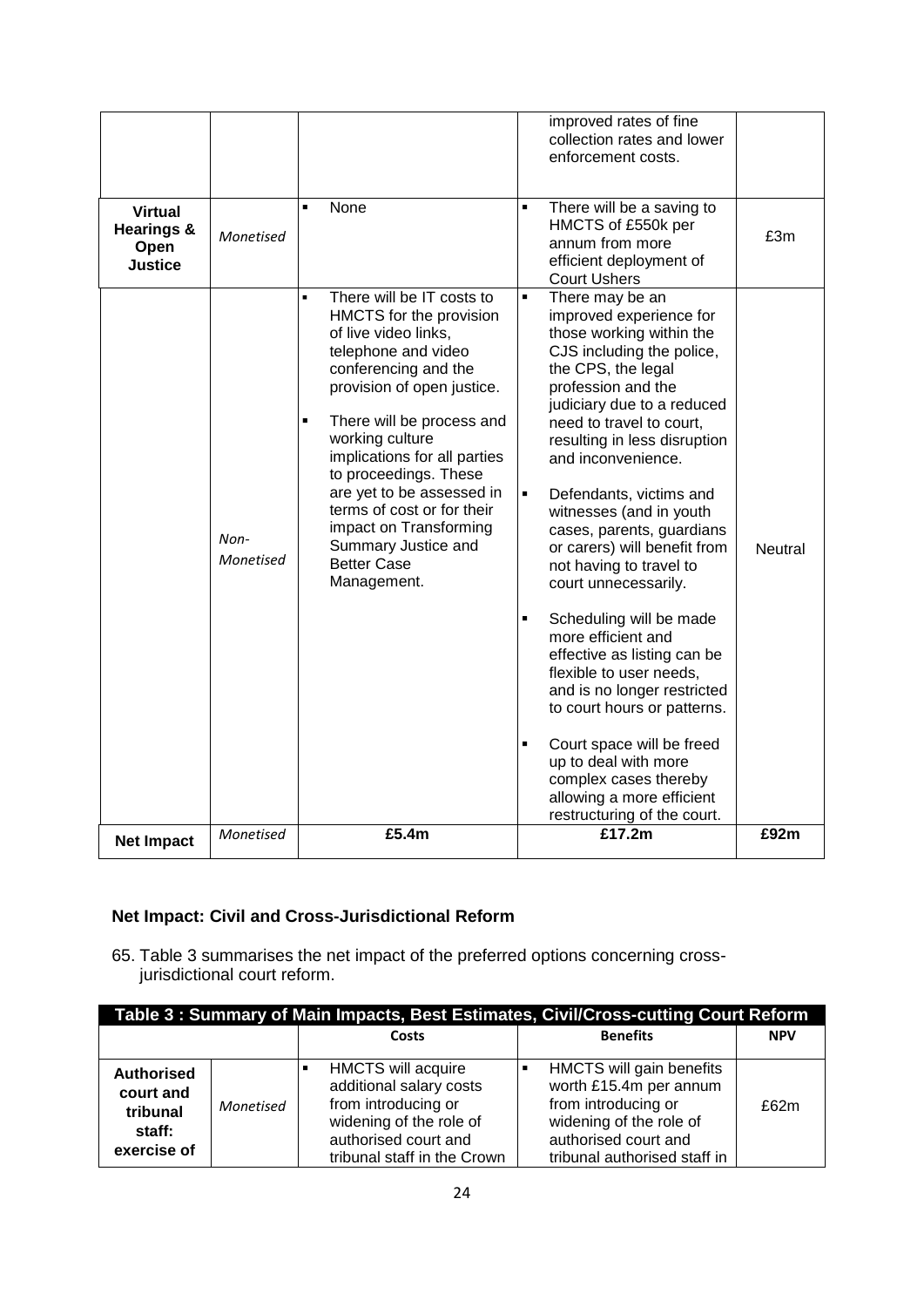| functions<br>and<br>provision of<br>legal advice           |                   | Court, civil jurisdiction,<br>family jurisdiction and<br>tribunals of around £7.5m<br>per annum.                                                                                                                                                                                        | the Crown Court, civil<br>jurisdiction, family<br>jurisdiction and tribunals<br>as they will perform some<br>tasks previously<br>completed by the<br>judiciary, such as case<br>progression work.<br>HMCTS will gain benefits<br>٠<br>worth £1.9m per annum<br>from reforming the<br>justices' clerk role.                                                                                                                                                                                                                                                                                                                                                                                                                                                               |          |
|------------------------------------------------------------|-------------------|-----------------------------------------------------------------------------------------------------------------------------------------------------------------------------------------------------------------------------------------------------------------------------------------|--------------------------------------------------------------------------------------------------------------------------------------------------------------------------------------------------------------------------------------------------------------------------------------------------------------------------------------------------------------------------------------------------------------------------------------------------------------------------------------------------------------------------------------------------------------------------------------------------------------------------------------------------------------------------------------------------------------------------------------------------------------------------|----------|
|                                                            | Non-<br>Monetised | HMCTS will have training<br>٠<br>and recruitment costs for<br>authorised court and<br>tribunal staff. These may<br>vary by jurisdiction and<br>have not been monetised.                                                                                                                 | Court and tribunal users<br>٠<br>will benefit from a more<br>efficient service when<br>case management<br>decisions are resolved<br>outside formal hearings.<br>Authorised court and<br>$\blacksquare$<br>tribunal staff will be<br>independent of the Lord<br>Chancellor when<br>exercising any judicial<br>functions.                                                                                                                                                                                                                                                                                                                                                                                                                                                  | Positive |
|                                                            | Monetised         | The running costs of the<br>٠<br>Committee are expected<br>to be £10k per annum.                                                                                                                                                                                                        | None<br>$\blacksquare$                                                                                                                                                                                                                                                                                                                                                                                                                                                                                                                                                                                                                                                                                                                                                   | $-E70k$  |
| Online<br><b>Procedure</b><br>and Rule<br><b>Committee</b> | Non-<br>Monetised | There will be costs to<br>$\blacksquare$<br>HMCTS from the process<br>changes facilitated by this<br>legislation relating to an<br><b>Assisted Digital</b><br>capability, IT, project<br>management and<br>training. None of these<br>are directly attributable to<br>this legislation. | Court users will find that<br>$\blacksquare$<br>cases are resolved earlier<br>due to the increased<br>emphasis on mediation<br>and indirectly as a result<br>of the simpler rules, new<br>automated processes and<br>digitalisation. All of this<br>should reduce the costs<br>for both parties. These<br>changes, while not<br>absolutely contingent on<br>this legislation, are likely<br>to be made easier by it.<br>HMCTS will see a<br>٠<br>reduction in case<br>administration from the<br>digitisation and automation<br>of processes leading to<br>reduced staff costs. These<br>changes, while not<br>absolutely contingent on<br>this legislation, are likely to<br>be made easier by it.<br>There may a modest<br>$\blacksquare$<br>reduction in the costs of | Positive |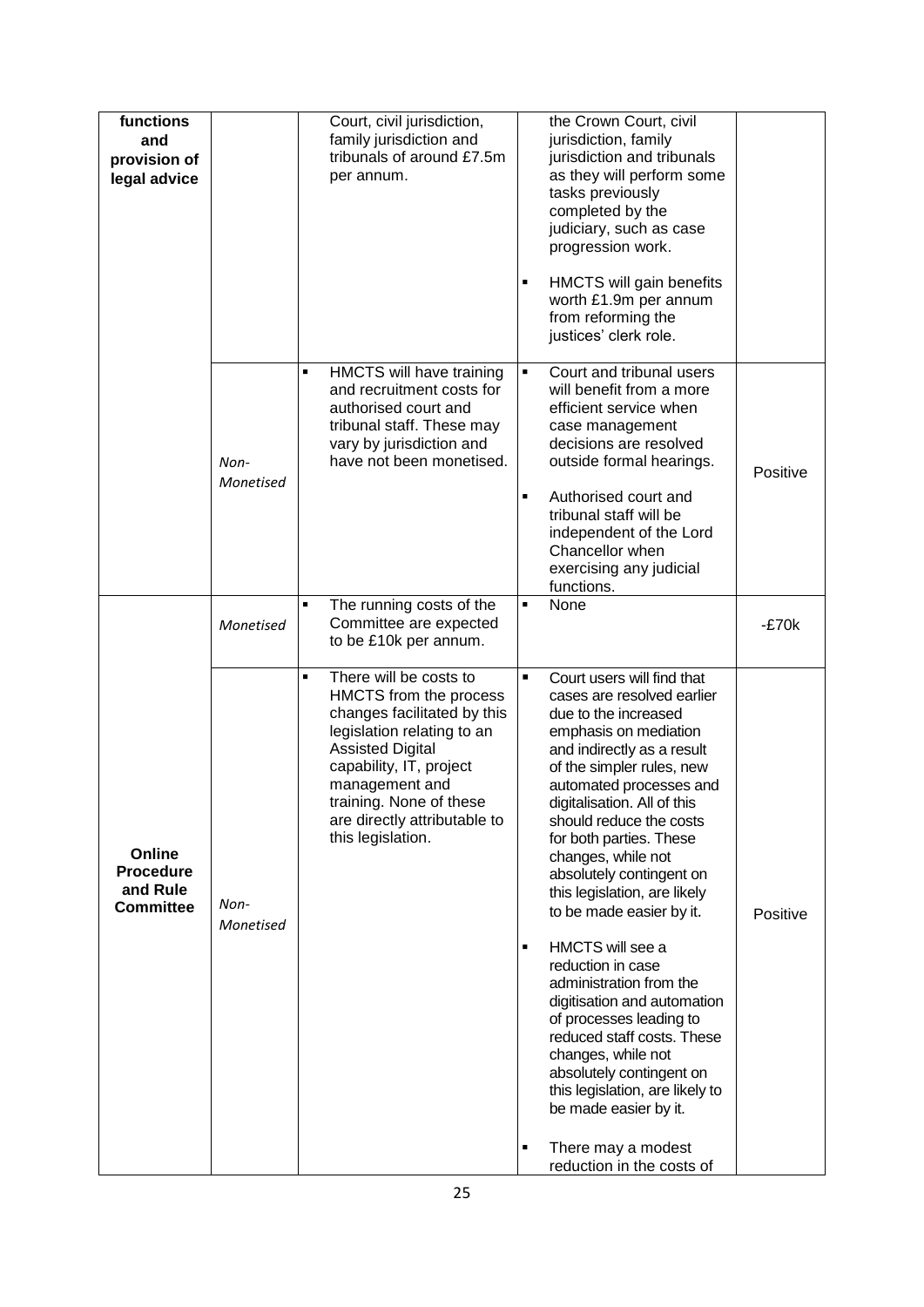|                                                                   |                   |                                                                                                                                                                                                                                                                                                                                                                                                                                                                                                             | the actual rule making<br>process as it becomes<br>simpler and more efficient<br>More effective use of the<br>$\blacksquare$<br>judical workforce through<br>the changes involving<br>digitisation, as they<br>should result in quicker<br>hearings leading to<br>reduced judicial costs.<br>These changes while, not<br>absolutely contingent on<br>this legislation, are likely<br>to be made easier by it.                 |
|-------------------------------------------------------------------|-------------------|-------------------------------------------------------------------------------------------------------------------------------------------------------------------------------------------------------------------------------------------------------------------------------------------------------------------------------------------------------------------------------------------------------------------------------------------------------------------------------------------------------------|-------------------------------------------------------------------------------------------------------------------------------------------------------------------------------------------------------------------------------------------------------------------------------------------------------------------------------------------------------------------------------------------------------------------------------|
| <b>Civil</b><br><b>Enforcement</b><br>(Attachment<br>of Earnings) | Monetised         | HMCTS will acquire costs<br>٠<br>due to the administrative<br>time required to make the<br>additional attachment of<br>earnings orders (AEOs)<br>in the High Court, a loss<br>of Writ of Control (WOC)<br>fee income and bailiff<br>costs for new AEOs.<br>Creditors will pay AEO<br>fees for the new AEOs.<br>Employers will bear the<br>cost of processing new<br><b>AEOs</b><br>For scenario a) or<br>٠<br>scenario b) our best<br>estimates of the net costs<br>are around £0.4m to<br>£1.1m per annum. | HMCTS will benefit from<br>٠<br>reduced WOC<br>administration costs and<br>increased AEO fee<br>income.<br>Creditors will owe less<br>$\blacksquare$<br>WOC fees & compliance<br>stage fees to bailiffs.<br>$-£0.2$ to $-$<br>Debtors will pay less in<br>٠<br>£0.7m<br>WOC fees<br>For scenario a) or<br>٠<br>scenario b) our best<br>estimates of net benefits<br>are around £0.3m to<br>£0.9m per annum.                   |
|                                                                   | Non-<br>Monetised | <b>HMCTS</b> will face<br>$\blacksquare$<br>additional training and<br>implementation costs<br>associated with AEOs<br>HMCTS may also bear<br>٠<br>the judicial costs for<br>additional AEO hearings<br>although these are<br>unlikely to be significant.                                                                                                                                                                                                                                                   | A fixed deduction scheme<br>٠<br>will provide a streamlined<br>service to enable debtors<br>to clear their debts more<br>quickly and face a less<br>traumatic experiences if<br>bailiffs take possessions<br>from their homes.<br>Positive<br>Creditors will benefit from<br>$\blacksquare$<br>knowing their debt should<br>be recovered in full<br>sooner, due to the<br>streamlined service of a<br>fixed deduction scheme. |
| <b>Statements</b><br>of Truth                                     | Monetised         | There will be a loss of<br>income to MoJ from those<br>who pay a £25 fee to                                                                                                                                                                                                                                                                                                                                                                                                                                 | HMCTS will benefit by<br>£10.6m to<br>around £0.11m per<br>£30m<br>annum (including                                                                                                                                                                                                                                                                                                                                           |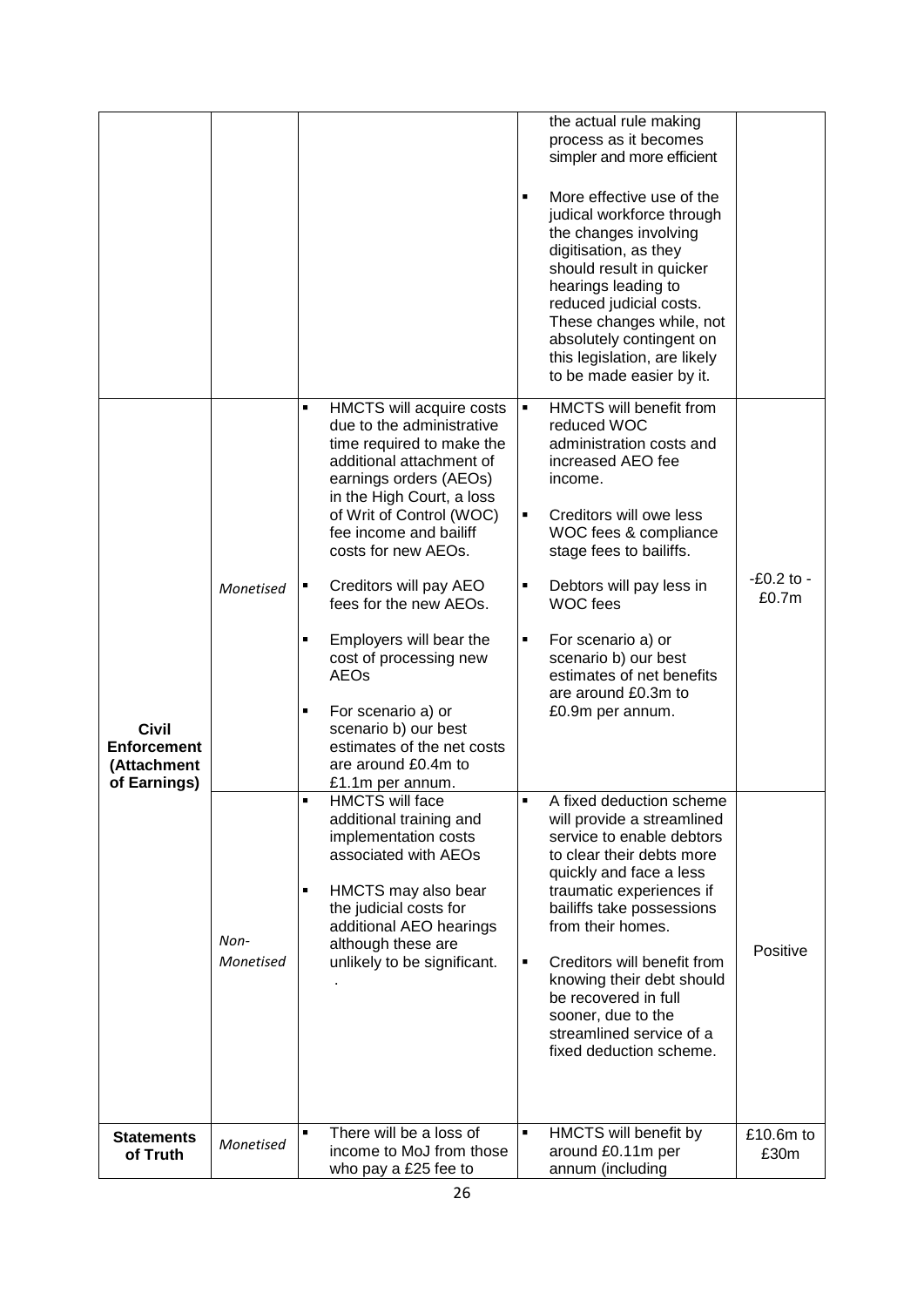|                                                                          |                   | make a traffic related<br>statutory declaration in a<br>magistrates' court. This<br>would result in an annual<br>cost of approximately<br>£28k once optimism bias<br>of 15% has been applied.                                                                                                                                                                                                                                                                                                                                            | optimism bias) from<br>workload reductions in<br>dealing with statutory<br>declaration in the County<br><b>Court and Magistrates</b><br>courts resulting in<br>reduced staff salaries.<br>Court users will benefit by<br>٠<br>between £1.4m and<br>£4.2m per annum<br>(including optimism bias)<br>from a reduction in fees<br>paid when making<br>statutory declarations in a<br>solicitors' office and in the<br>fees paid to HMCTS<br>when making statutory<br>declarations in a<br>Magistrates court. |          |
|--------------------------------------------------------------------------|-------------------|------------------------------------------------------------------------------------------------------------------------------------------------------------------------------------------------------------------------------------------------------------------------------------------------------------------------------------------------------------------------------------------------------------------------------------------------------------------------------------------------------------------------------------------|-----------------------------------------------------------------------------------------------------------------------------------------------------------------------------------------------------------------------------------------------------------------------------------------------------------------------------------------------------------------------------------------------------------------------------------------------------------------------------------------------------------|----------|
|                                                                          | Non-<br>Monetised | There may be one off<br>٠<br>costs to HMCTS from<br>setting up systems to<br>deal with new statement<br>of truth forms.                                                                                                                                                                                                                                                                                                                                                                                                                  | Court users will benefit<br>٠<br>from reduced travel costs<br>as there will be less need<br>to visit solicitors' offices<br>or Magistrates courts to<br>make statutory<br>declarations.                                                                                                                                                                                                                                                                                                                   | Positive |
| <b>Vulnerable</b><br>Witnesses in<br><b>Family</b><br><b>Proceedings</b> | Monetised         | There will be ongoing<br>$\blacksquare$<br>costs to MoJ from<br>funding publicly<br>appointed representation<br>of approximately £6m pa                                                                                                                                                                                                                                                                                                                                                                                                  | This reform will create a<br>٠<br>new revenue stream for<br>court advocacy service<br>providers worth<br>approximately £6m per<br>annum.                                                                                                                                                                                                                                                                                                                                                                  | $-E37m$  |
|                                                                          | Non-<br>Monetised | $\blacksquare$<br>Advocates cross-<br>examining vulnerable<br>witnesses may impact on<br>the speed of cases and<br>the use of court<br>resources. We cannot<br>quantify this impact<br>although the potential<br>effects on HMCTS should<br>be noted.<br>There will be costs<br>٠<br>associated with the need<br>to establish a process for<br>appointing and supporting<br>advocates in these cases.<br>There will be<br>٠<br>implementation costs to<br>the MoJ from reissuing<br>guidance etc. These are<br>expected to be negligible | The use of trained<br>٠<br>representatives will<br>reduce distress for<br>witnesses, and improve<br>the quality of evidence.                                                                                                                                                                                                                                                                                                                                                                              | Neutral  |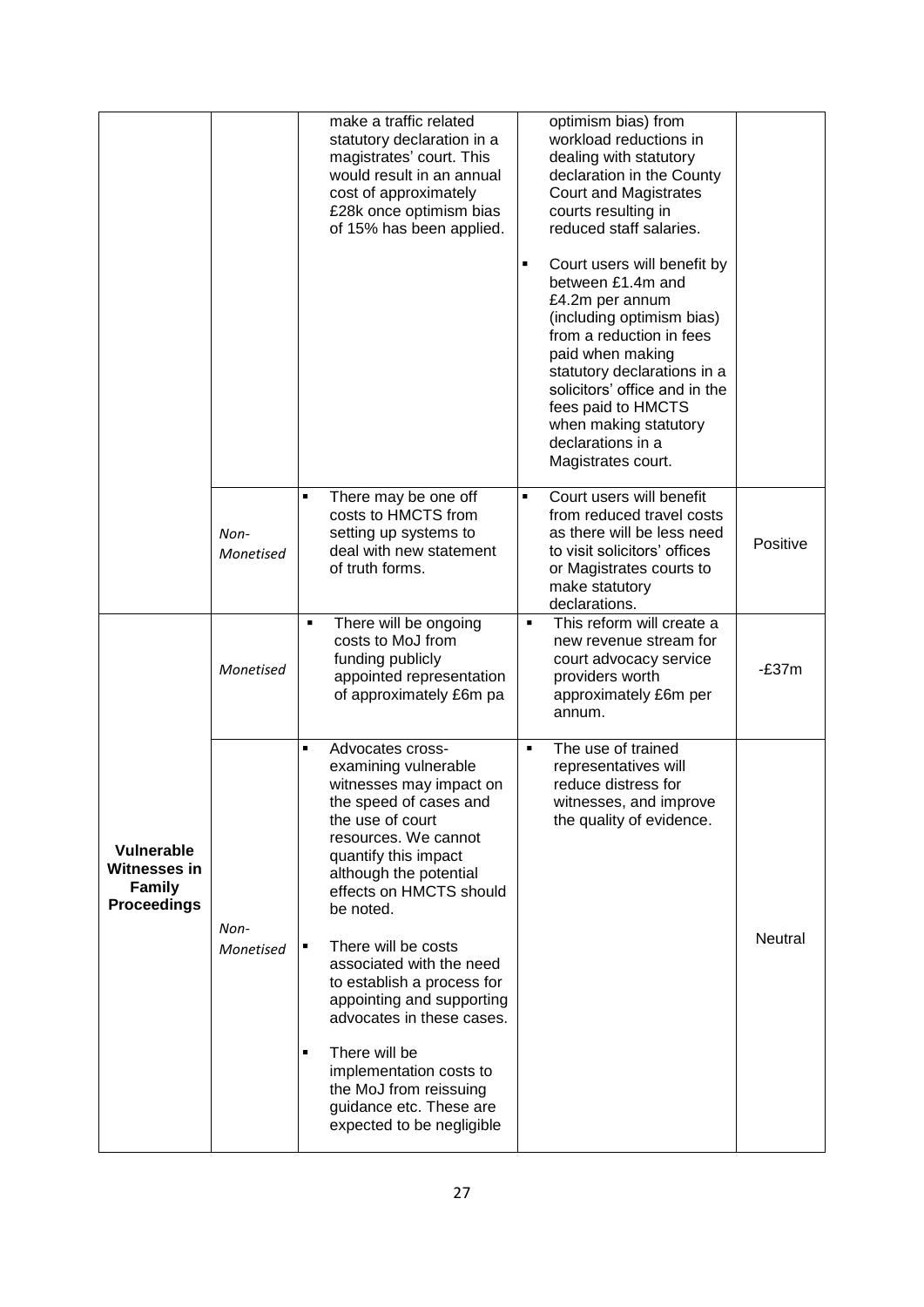| <b>Net Impact</b> | Monetised | £13.9m - £14.6m | £25.1m - £28.5m | £35.3m -<br>£54.2m |
|-------------------|-----------|-----------------|-----------------|--------------------|
|-------------------|-----------|-----------------|-----------------|--------------------|

## **Net Impact: Judicial Deployment and Career Progression and the JAC**

66. Table 4 summarises the net impact of the preferred options concerning judicial deployment and career progression and provision of assistance by the JAC.

|                                      |                   |                                                                                                                                                            | Table 4 : Summary of Main Impacts, Best Estimates, Judicial Reform                                                                                                                                                                                                          |                                              |
|--------------------------------------|-------------------|------------------------------------------------------------------------------------------------------------------------------------------------------------|-----------------------------------------------------------------------------------------------------------------------------------------------------------------------------------------------------------------------------------------------------------------------------|----------------------------------------------|
|                                      |                   | <b>Costs</b>                                                                                                                                               | <b>Benefits</b>                                                                                                                                                                                                                                                             | <b>NPV</b>                                   |
| Leadership<br><b>Judges</b>          | Monetised         | This will be unknown until<br>$\blacksquare$<br>the size of pay uplift is<br>defined by the Senior<br><b>Salaries Review Body</b><br>(SSRB) in summer 2018 | This will be unknown until<br>$\blacksquare$<br>the size of pay uplift is<br>defined by the SSRB. Our<br>best estimate suggests<br>the net impact will be cost<br>neutral.                                                                                                  | <b>Not</b><br>quantified<br>at this<br>stage |
|                                      | Non-<br>Monetised | If the uplift is too small, it<br>٠<br>may dis-incentivise<br>judges from taking on<br>leadership roles                                                    | A greater turnover of<br>$\blacksquare$<br>judges will help improve<br>diversity in leadership<br>positions<br>The measure will clarify<br>٠<br>the circumstances in<br>which judges should<br>receive an additional<br>allowance for their<br>leadership responsibilities  | Positive                                     |
| <b>Flexible</b><br><b>Deployment</b> | Monetised         | There may be judicial re-<br>٠<br>training costs but these<br>are thought to be unlikely                                                                   | None<br>$\blacksquare$                                                                                                                                                                                                                                                      | <b>Neutral</b>                               |
|                                      | Non-<br>Monetised | None<br>$\blacksquare$                                                                                                                                     | Judges will be able to be<br>$\blacksquare$<br>deployed more flexibly to<br>deal with existing demand                                                                                                                                                                       | Positive                                     |
| <b>JAC</b>                           | Monetised         | Organisations will be<br>٠<br>charged for using the<br>JAC's expertise with<br>recruitment campaigns<br>and for using their<br>bespoke software.           | The JAC will reclaim the<br>$\blacksquare$<br>costs accrued through the<br>charging model. The JAC<br>will make a surplus from<br>charging organisations<br>outside central<br>Government with a real<br>rate of return, based on<br>the Managing Public<br>Money guidance. | Not<br>quantified                            |
|                                      | Non-<br>Monetised | None<br>٠                                                                                                                                                  | Government departments<br>$\blacksquare$<br>and other organisations<br>will benefit from the JAC's<br>expertise of recruiting<br>appointments with a<br>judicial nature                                                                                                     | Positive                                     |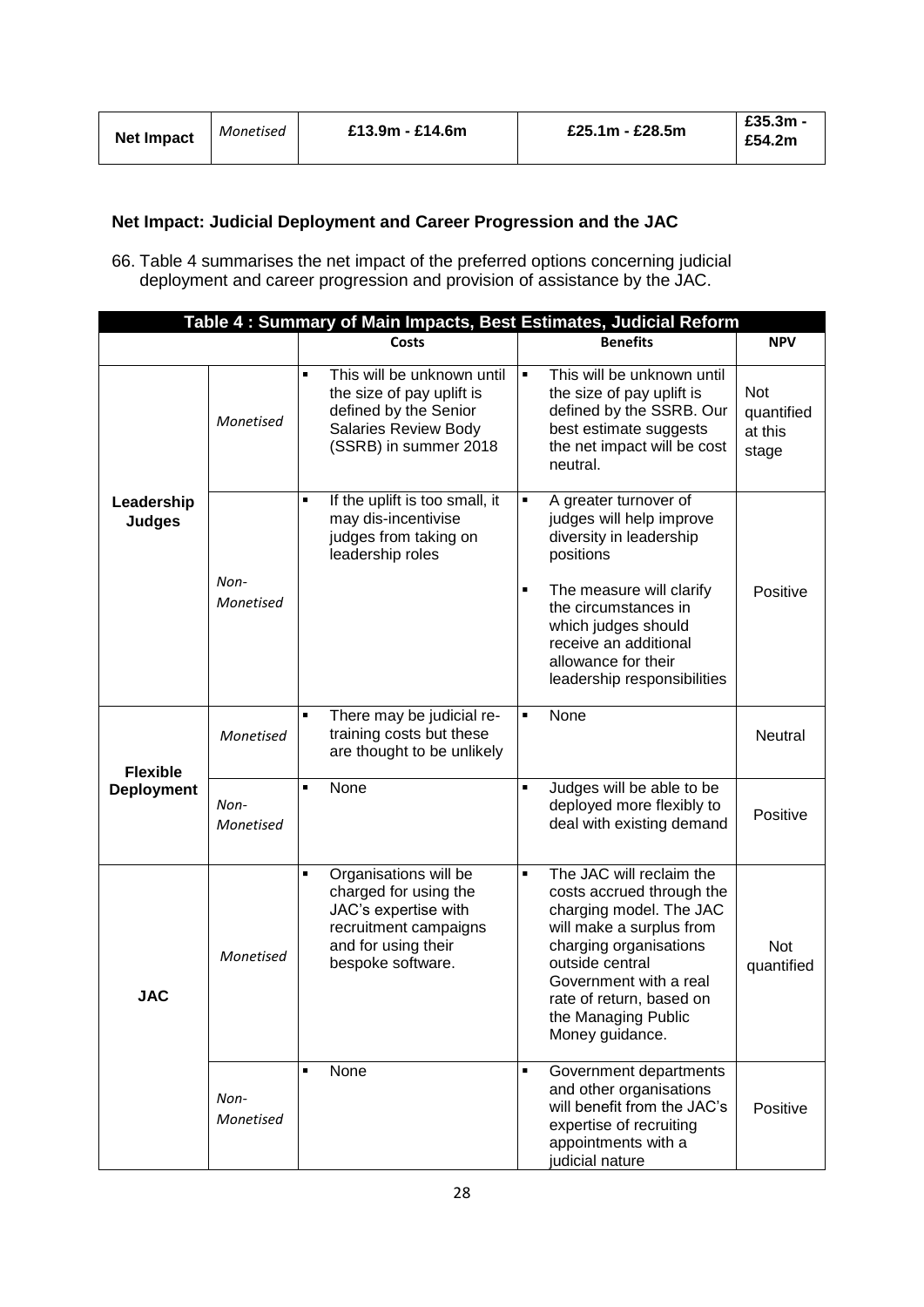| <b>Net Impact</b> | Monetised | N/A | N/A | N/A |
|-------------------|-----------|-----|-----|-----|

### **G. Assumptions and Risks**

- 67. All of the above estimates are based on assumptions and are therefore subject to an element of risk. The individual IAs for each measure provide further information on these for each specific issue.
- 68. Many of our proposals rely on positive engagement with key partners across the justice system, wider Government and industry. These include other criminal justice agencies, the judiciary, the legal profession and the third sector. We have engagement strategies in place but, in some areas the MoJ is nevertheless dependent on the co-operation of others.

### **H. Wider Impacts**

- 69. While the options described in this overarching IA would apply to all, it is important to consider whether they would put those sharing a protected characteristic at a particular disadvantage when compared to those who do not share that characteristic. Such an effect could amount to indirect discrimination.
- 70. The Equality Statements for each of the measures described in this document consider the wider impact of the proposals in light of the MoJ's duty to pay due regard to the Public Sector Equality Duty. The following paragraphs provide our overall conclusions.

#### **Equalities**

71. In line with our Public Sector Equality Duty (PSED) responsibilities under section 149 of the Equality Act 2010, we have paid due regard to the need to:

(a) eliminate discrimination, harassment, victimisation and any other conduct that is prohibited by or under the Equality Act 2010;

(b) advance equality of opportunity between persons who share a relevant protected characteristic and persons who do not share it;

(c) foster good relations between persons who share a relevant protected characteristic and persons who do not share it.

72. We have discharged our duty through early consideration of the equality impacts of the policy development and final proposals contained in the Prisons and Courts Bill. We have used the best available data and evidence in proportionately undertaking the Equality Statements that accompany the Bill to assess the likely impacts on offenders, staff, the judiciary, and courts and tribunals users with protected characteristics.

73. A list of our Equality Statements can be found with the Bill documents.

74. Our overall assessment of the equalities impacts is as follows.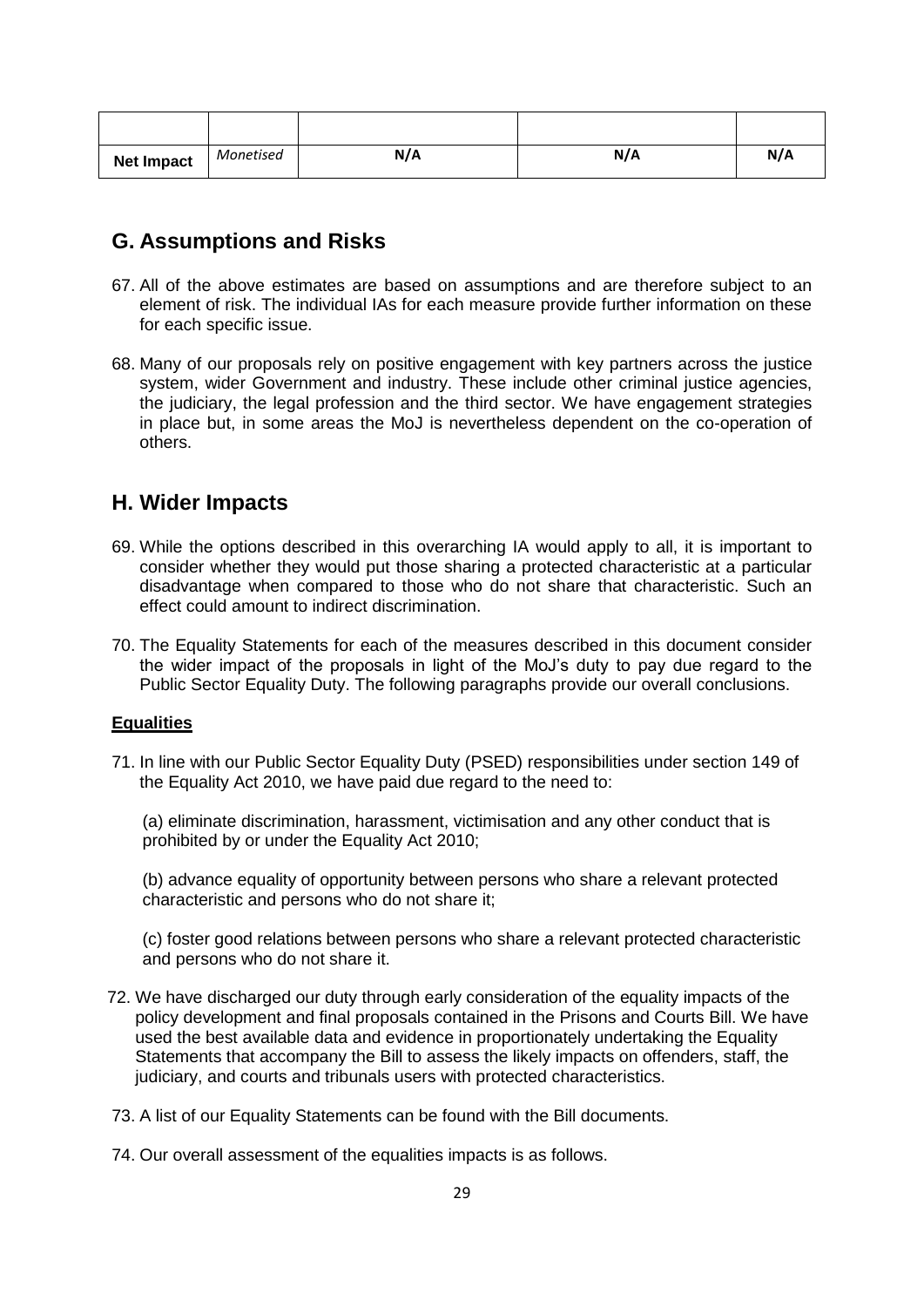#### *Direct discrimination*

75. We hold the view that none of the Bill measures are likely to be directly discriminatory within the meaning of the Equality Act 2010 as they apply equally to all on offenders. staff, the judiciary, and courts and tribunals users; we do not consider that the proposals would result in people being treated less favourably on account of any protected characteristic.

#### *Indirect discrimination*

76. We recognise that some of the proposals may have a disproportionate indirect impact on some groups with protected characteristics (due to existing prison population and court user and judicial demographics). To the extent that this might be considered a particular disadvantage for those impacted (and hence be potentially indirectly discriminatory under the 2010 Act), our overall assessment is that such impacts would be justified as a proportionate means of achieving the legitimate aims of these reforms which are to improve outcomes for prisoners by addressing their needs; reducing the harm caused to victims and communities by reoffending; streamlining efficiency in Courts and Tribunals to maintain and improve access to justice; and increasing judicial diversity, deployment and flexibility.

#### *Discrimination arising from disability and duty to make reasonable adjustments*

77. Our proposals recognise that it remains important to continue to make reasonable adjustments for disabled offenders, staff, the judiciary, and courts and tribunals users to make sure appropriate support is given to enable rehabilitation and fair access to justice, as well as support for our staff.

#### *Advancing equality of opportunity*

78. We have considered this limb of the duty and our overall assessment is that there will be some measures within the Bill that are likely to advance equality of opportunity. The proposals to make courts and tribunals more efficient through digital accessibility are likely to be of benefit to everyone. For the prison reforms, more specifically, the proposal on community prisons for female offenders sets out how steps will be taken to meet the different needs of female offenders.

#### *Fostering good relations*

79. We have considered the implications of the Bill measures on fostering good relations and suggest that many of the proposals aimed at improving the safety and security of our prisons will support this limb of the duty.

#### **Welsh language**

80. We have considered the implications for Welsh language in the development of the Bill and published a summary of our proposals on the Government's website.